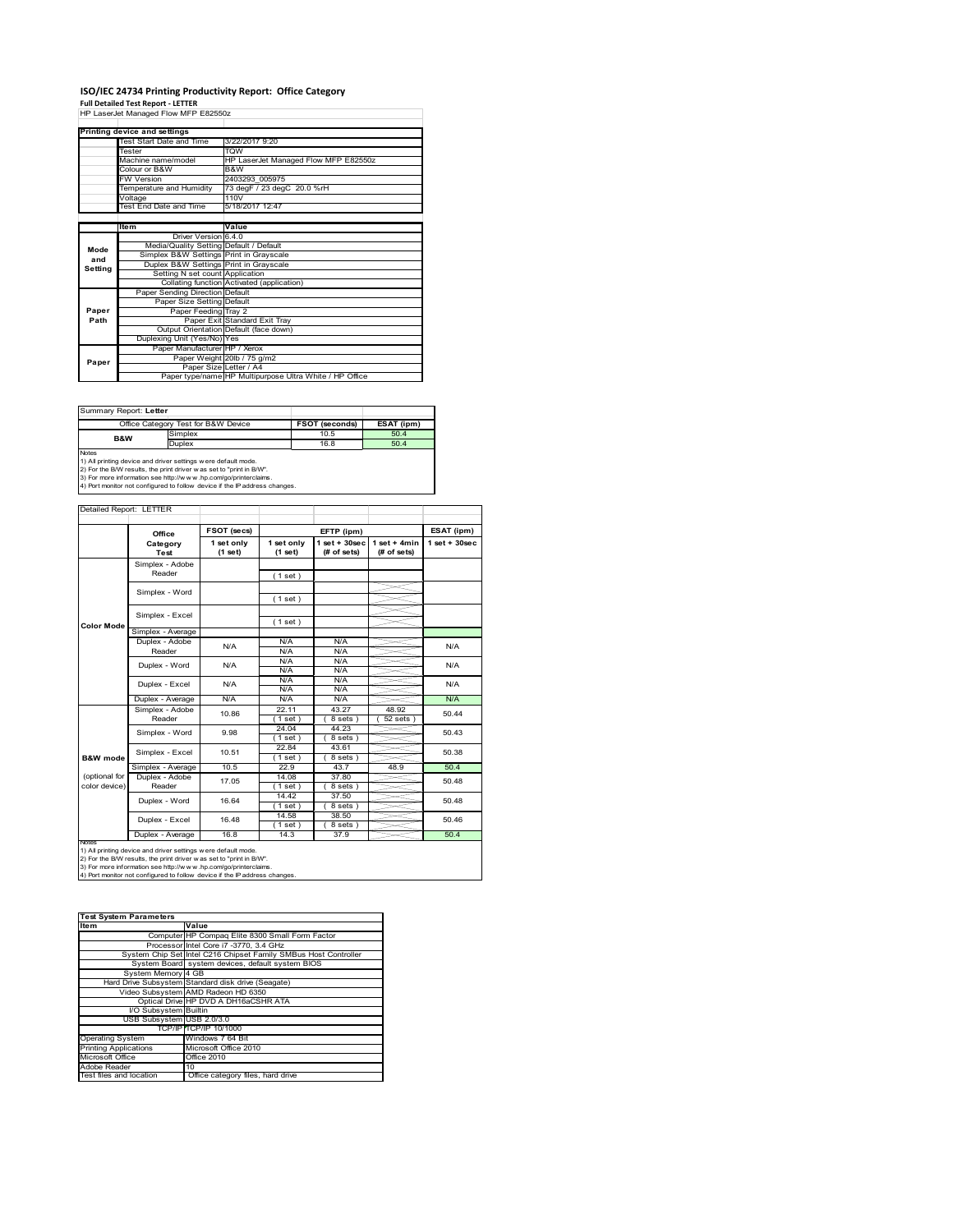# **ISO/IEC 24734 Printing Productivity Report: Office Category Full Detailed Test Report ‐ A4** HP LaserJet Managed Flow MFP E82550z

|         | The case of managed Flow MFF E620002    |                                                         |
|---------|-----------------------------------------|---------------------------------------------------------|
|         |                                         |                                                         |
|         | Printing device and settings            |                                                         |
|         | Test Start Date and Time                | 3/22/2017 9:20                                          |
|         | Tester                                  | <b>TOW</b>                                              |
|         | Machine name/model                      | HP LaserJet Managed Flow MFP E82550z                    |
|         | Colour or B&W                           | B&W                                                     |
|         | <b>FW Version</b>                       | 2403293 005975                                          |
|         | Temperature and Humidity                | 73 degF / 23 degC 20.0 %rH                              |
|         | Voltage                                 | 110V                                                    |
|         | Test End Date and Time                  | 5/18/2017 12:47                                         |
|         |                                         |                                                         |
|         | Item                                    | Value                                                   |
|         | Driver Version 6.4.0                    |                                                         |
| Mode    | Media/Quality Setting Default / Default |                                                         |
| and     | Simplex B&W Settings Print in Grayscale |                                                         |
| Setting | Duplex B&W Settings Print in Grayscale  |                                                         |
|         | Setting N set count Application         |                                                         |
|         |                                         | Collating function Activated (application)              |
|         | Paper Sending Direction Default         |                                                         |
|         | Paper Size Setting Default              |                                                         |
| Paper   | Paper Feeding Tray 2                    |                                                         |
| Path    |                                         | Paper Exit Standard Exit Tray                           |
|         |                                         | Output Orientation Default (face down)                  |
|         | Duplexing Unit (Yes/No) Yes             |                                                         |
|         | Paper Manufacturer HP / Xerox           |                                                         |
| Paper   |                                         | Paper Weight 20lb / 75 g/m2                             |
|         |                                         | Paper Size Letter / A4                                  |
|         |                                         | Paper type/name HP Multipurpose Ultra White / HP Office |

| Summary Report: A4                                                            |                                                                     |                |            |  |  |
|-------------------------------------------------------------------------------|---------------------------------------------------------------------|----------------|------------|--|--|
|                                                                               | Office Category Test for B&W Device                                 | FSOT (seconds) | ESAT (ipm) |  |  |
| <b>B&amp;W</b>                                                                | Simplex                                                             | 10.4           | 50.4       |  |  |
|                                                                               | <b>Duplex</b>                                                       | 16.3           | 50.4       |  |  |
| <b>Notes</b><br>1) All printing device and driver settings were default mode. |                                                                     |                |            |  |  |
|                                                                               | 2) For the B/W results, the print driver was set to "print in B/W". |                |            |  |  |

2) For the B/W results, the print driver w as set to "print in B/W".<br>3) For more information see http://w w w.hp.com/go/printerclaims.<br>4) Port monitor not configured to follow device if the IP address changes.

|                     | Office                  | FSOT (secs)           |                       | EFTP (ipm)                        |                               | ESAT (ipm)         |
|---------------------|-------------------------|-----------------------|-----------------------|-----------------------------------|-------------------------------|--------------------|
|                     | Category<br><b>Test</b> | 1 set only<br>(1 set) | 1 set only<br>(1 set) | $1$ set + $30$ sec<br>(# of sets) | $1$ set + 4min<br>(# of sets) | $1$ set + $30$ sec |
|                     | Simplex - Adobe         |                       |                       |                                   |                               |                    |
|                     | Reader                  |                       | (1 set)               |                                   |                               |                    |
|                     | Simplex - Word          |                       |                       |                                   |                               |                    |
|                     |                         |                       | (1 set)               |                                   |                               |                    |
|                     | Simplex - Excel         |                       |                       |                                   |                               |                    |
| Colour<br>Mode      |                         |                       | (1 set)               |                                   |                               |                    |
|                     | Simplex - Average       |                       |                       |                                   |                               |                    |
|                     | Duplex - Adobe          | N/A                   | N/A                   | N/A                               |                               | N/A                |
|                     | Reader                  |                       | N/A                   | N/A                               |                               |                    |
|                     | Duplex - Word           | N/A                   | N/A                   | N/A                               |                               | N/A<br>N/A         |
|                     |                         |                       | N/A                   | N/A                               |                               |                    |
|                     | Duplex - Excel          | N/A                   | N/A                   | N/A                               |                               |                    |
|                     |                         |                       | N/A                   | N/A                               |                               |                    |
|                     | Duplex - Average        | N/A                   | N/A                   | N/A                               |                               | N/A                |
|                     | Simplex - Adobe         | 10.72                 | 22.38                 | 42.85                             | 48.94                         | 50.42              |
|                     | Reader                  |                       | (1 set)               | 8 sets)                           | $52$ sets $)$                 |                    |
|                     | Simplex - Word          | 10.13                 | 23.71                 | 44.11                             |                               | 50.43              |
|                     |                         |                       | (1 set )              | $8$ sets $)$                      |                               |                    |
|                     | Simplex - Excel         | 10.19                 | 23.56                 | 44.03                             |                               | 50.43              |
| <b>B&amp;W</b> mode |                         |                       | (1 set)               | 8 sets)                           |                               |                    |
|                     | Simplex - Average       | 10.4                  | 23.2                  | 43.6                              | 48.9                          | 50.4               |
| (optional for       | Duplex - Adobe          | 17.09                 | 14.04                 | 37.84                             |                               | 50.50              |
| color device)       | Reader                  |                       | (1 set)               | 8 sets)                           |                               |                    |
|                     | Duplex - Word           | 15.87                 | 15.12                 | 38.22                             |                               | 50.48              |
|                     |                         |                       | (1 set)               | 8 sets)                           |                               |                    |
|                     | Duplex - Excel          | 15.86                 | 15.12                 | 38.22                             |                               | 50.48              |
|                     |                         |                       | $1$ set)              | 8 sets)                           |                               |                    |
| <b>IVOIES</b>       | Duplex - Average        | 16.3                  | 14.7                  | 38.0                              |                               | 50.4               |

| <b>Test System Parameters</b> |                                                                 |  |  |
|-------------------------------|-----------------------------------------------------------------|--|--|
| ltem                          | Value                                                           |  |  |
|                               | Computer HP Compaq Elite 8300 Small Form Factor                 |  |  |
|                               | Processor Intel Core i7 -3770, 3.4 GHz                          |  |  |
|                               | System Chip Set Intel C216 Chipset Family SMBus Host Controller |  |  |
|                               | System Board system devices, default system BIOS                |  |  |
| System Memory 4 GB            |                                                                 |  |  |
|                               | Hard Drive Subsystem Standard disk drive (Seagate)              |  |  |
|                               | Video Subsystem AMD Radeon HD 6350                              |  |  |
|                               | Optical Drive HP DVD A DH16aCSHR ATA                            |  |  |
| I/O Subsystem Builtin         |                                                                 |  |  |
| USB Subsystem USB 2.0/3.0     |                                                                 |  |  |
|                               | TCP/IPITCP/IP 10/1000                                           |  |  |
| <b>Operating System</b>       | Windows 7 64 Bit                                                |  |  |
| <b>Printing Applications</b>  | Microsoft Office 2010                                           |  |  |
| Microsoft Office              | Office 2010                                                     |  |  |
| Adobe Reader                  | 10                                                              |  |  |
| Test files and location       | Office category files, hard drive                               |  |  |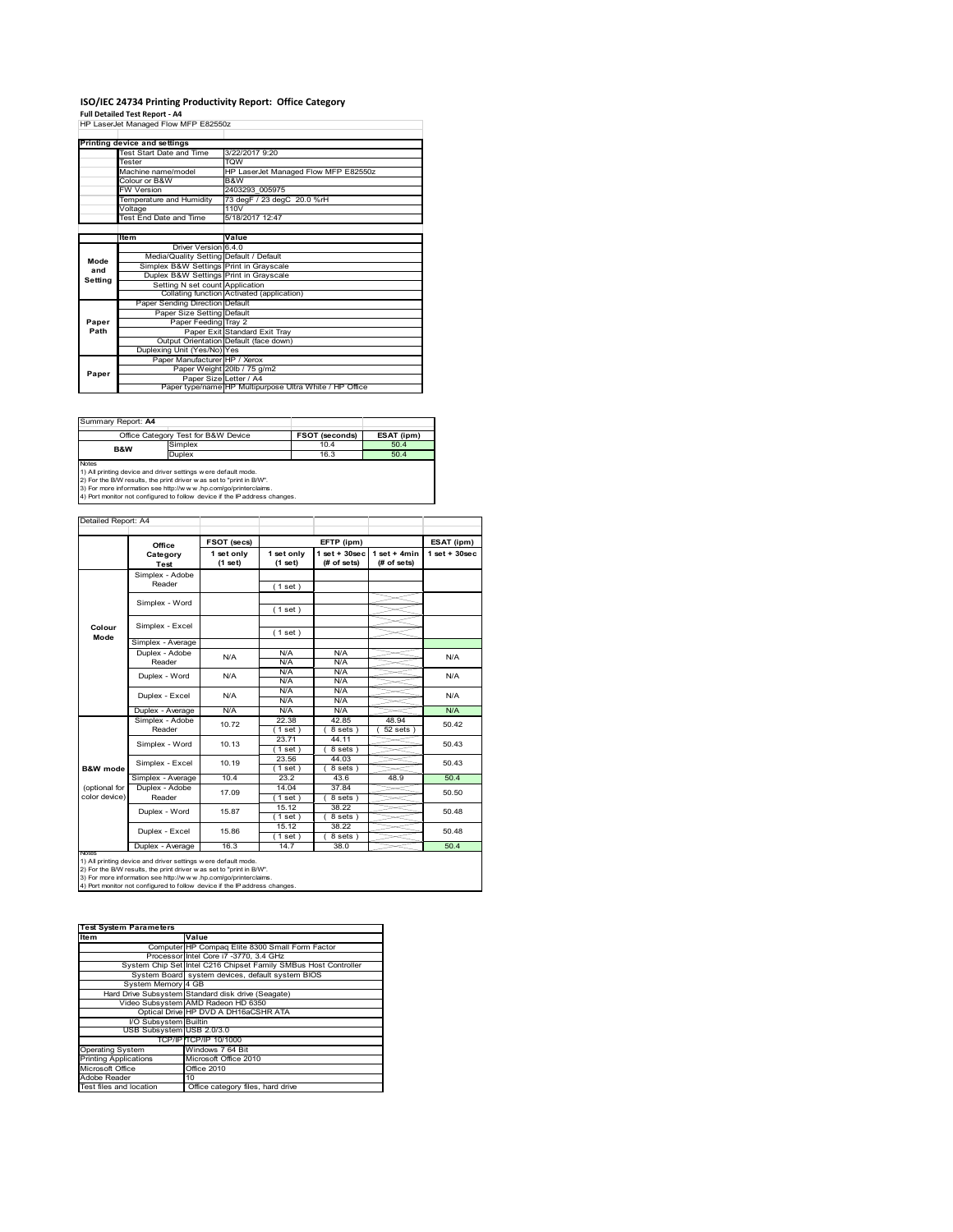# **ISO/IEC 24734 Printing Productivity Report: Office Category Full Detailed Test Report ‐ Tabloid** HP LaserJet Managed Flow MFP E82550z

|         | The case of managed Flow MFF E620002    |                                                         |
|---------|-----------------------------------------|---------------------------------------------------------|
|         |                                         |                                                         |
|         | Printing device and settings            |                                                         |
|         | Test Start Date and Time                | 3/22/2017 9:20                                          |
|         | Tester                                  | <b>TOW</b>                                              |
|         | Machine name/model                      | HP LaserJet Managed Flow MFP E82550z                    |
|         | Colour or B&W                           | B&W                                                     |
|         | <b>FW Version</b>                       | 2403293 005975                                          |
|         | Temperature and Humidity                | 73 degF / 23 degC 20.0 %rH                              |
|         | Voltage                                 | 110V                                                    |
|         | Test End Date and Time                  | 5/18/2017 12:47                                         |
|         |                                         |                                                         |
|         | Item                                    | Value                                                   |
|         | Driver Version 6.4.0                    |                                                         |
| Mode    | Media/Quality Setting Default / Default |                                                         |
| and     | Simplex B&W Settings Print in Grayscale |                                                         |
| Setting | Duplex B&W Settings Print in Grayscale  |                                                         |
|         | Setting N set count Application         |                                                         |
|         |                                         | Collating function Activated (application)              |
|         | Paper Sending Direction Default         |                                                         |
|         | Paper Size Setting Default              |                                                         |
| Paper   | Paper Feeding Tray 2                    |                                                         |
| Path    |                                         | Paper Exit Standard Exit Tray                           |
|         |                                         | Output Orientation Default (face down)                  |
|         | Duplexing Unit (Yes/No) Yes             |                                                         |
|         | Paper Manufacturer HP / Xerox           |                                                         |
| Paper   |                                         | Paper Weight 20lb / 75 g/m2                             |
|         |                                         | Paper Size Letter / A4                                  |
|         |                                         | Paper type/name HP Multipurpose Ultra White / HP Office |

| Summary Report: Tabloid                                                                                                                                                                                                                                                                               |               |                       |            |
|-------------------------------------------------------------------------------------------------------------------------------------------------------------------------------------------------------------------------------------------------------------------------------------------------------|---------------|-----------------------|------------|
| Office Category Test for B&W Device                                                                                                                                                                                                                                                                   |               | <b>FSOT (seconds)</b> | ESAT (ipm) |
| <b>B&amp;W</b>                                                                                                                                                                                                                                                                                        | Simplex       | 16.2                  | 26.9       |
|                                                                                                                                                                                                                                                                                                       | <b>Duplex</b> | 22.8                  | 26.9       |
| <b>Notes</b><br>1) All printing device and driver settings were default mode.<br>2) For the B/W results, the print driver was set to "print in B/W".<br>3) For more information see http://www.hp.com/go/printerclaims.<br>4) Port monitor not configured to follow device if the IP address changes. |               |                       |            |

|                     | FSOT (secs)<br>Office     |                       | EFTP (ipm)            |                                    |                               | ESAT (ipm)         |
|---------------------|---------------------------|-----------------------|-----------------------|------------------------------------|-------------------------------|--------------------|
|                     | Category<br>Test          | 1 set only<br>(1 set) | 1 set only<br>(1 set) | $1$ set + $30$ sec<br>$#$ of sets) | $1$ set + 4min<br>(# of sets) | $1$ set + $30$ sec |
|                     | Simplex - Adobe           |                       |                       |                                    |                               |                    |
|                     | Reader                    |                       | (1 set)               |                                    |                               |                    |
|                     |                           |                       |                       |                                    |                               |                    |
|                     | Simplex - Word            |                       | (1 set)               |                                    |                               |                    |
|                     |                           |                       |                       |                                    |                               |                    |
|                     | Simplex - Excel           |                       | (1 set)               |                                    |                               |                    |
| Color Mode          | Simplex - Average         |                       |                       |                                    |                               |                    |
|                     | Duplex - Adobe            |                       | N/A                   | N/A                                |                               | N/A                |
|                     | Reader                    | N/A                   | N/A                   | N/A                                |                               |                    |
|                     |                           | N/A                   | N/A                   | N/A                                |                               |                    |
|                     | Duplex - Word             |                       | N/A                   | N/A                                |                               | N/A                |
|                     | Duplex - Excel            | N/A                   | N/A                   | N/A                                |                               | N/A                |
|                     |                           |                       | N/A                   | N/A                                |                               |                    |
|                     | Duplex - Average          | N/A                   | N/A                   | N/A                                |                               | N/A                |
|                     | Simplex - Adobe<br>Reader | 17.50                 | 13.71                 | 22.83                              | 25.93                         | 26.90<br>26.90     |
|                     |                           |                       | $1$ set)              | 5 sets                             | $28$ sets                     |                    |
|                     | Simplex - Word            | 14.99                 | 16.01                 | 23.11                              |                               |                    |
|                     |                           |                       | $1$ set)              | $5 sets$ )                         |                               |                    |
|                     | Simplex - Excel           | 15.95                 | 15.05                 | 22.74                              |                               | 26.90              |
| <b>B&amp;W</b> mode |                           |                       | 1 set                 | $5 sets$ )                         |                               |                    |
|                     | Simplex - Average         | 16.2                  | 14.9                  | 22.8                               | 25.9                          | 26.9               |
| (optional for       | Duplex - Adobe            | 24.91                 | 9.64                  | 18.02                              |                               | 26.96<br>26.96     |
| color device)       | Reader                    |                       | $1$ set)              | $5 sets$ )                         |                               |                    |
|                     | Duplex - Word             | 21.46                 | 11.18                 | 20.66                              |                               |                    |
|                     |                           |                       | $1$ set)              | 5 sets)                            |                               |                    |
|                     | Duplex - Excel            | 21.84                 | 10.98                 | 20.58                              |                               | 26.96              |
|                     |                           |                       | (1 set )              | 5 sets)                            |                               |                    |
| <b>IVOIES</b>       | Duplex - Average          | 22.8                  | 10.6                  | 19.7                               |                               | 26.9               |

| <b>Test System Parameters</b>                                   |  |  |  |
|-----------------------------------------------------------------|--|--|--|
| Value                                                           |  |  |  |
| Computer HP Compaq Elite 8300 Small Form Factor                 |  |  |  |
| Processor Intel Core i7 -3770, 3.4 GHz                          |  |  |  |
| System Chip Set Intel C216 Chipset Family SMBus Host Controller |  |  |  |
| System Board system devices, default system BIOS                |  |  |  |
| System Memory 4 GB                                              |  |  |  |
| Hard Drive Subsystem Standard disk drive (Seagate)              |  |  |  |
| Video Subsystem AMD Radeon HD 6350                              |  |  |  |
| Optical Drive HP DVD A DH16aCSHR ATA                            |  |  |  |
| I/O Subsystem Builtin                                           |  |  |  |
| USB Subsystem USB 2.0/3.0                                       |  |  |  |
| TCP/IPITCP/IP 10/1000                                           |  |  |  |
| Windows 7 64 Bit                                                |  |  |  |
| Microsoft Office 2010                                           |  |  |  |
| Office 2010                                                     |  |  |  |
| 10                                                              |  |  |  |
| Office category files, hard drive                               |  |  |  |
|                                                                 |  |  |  |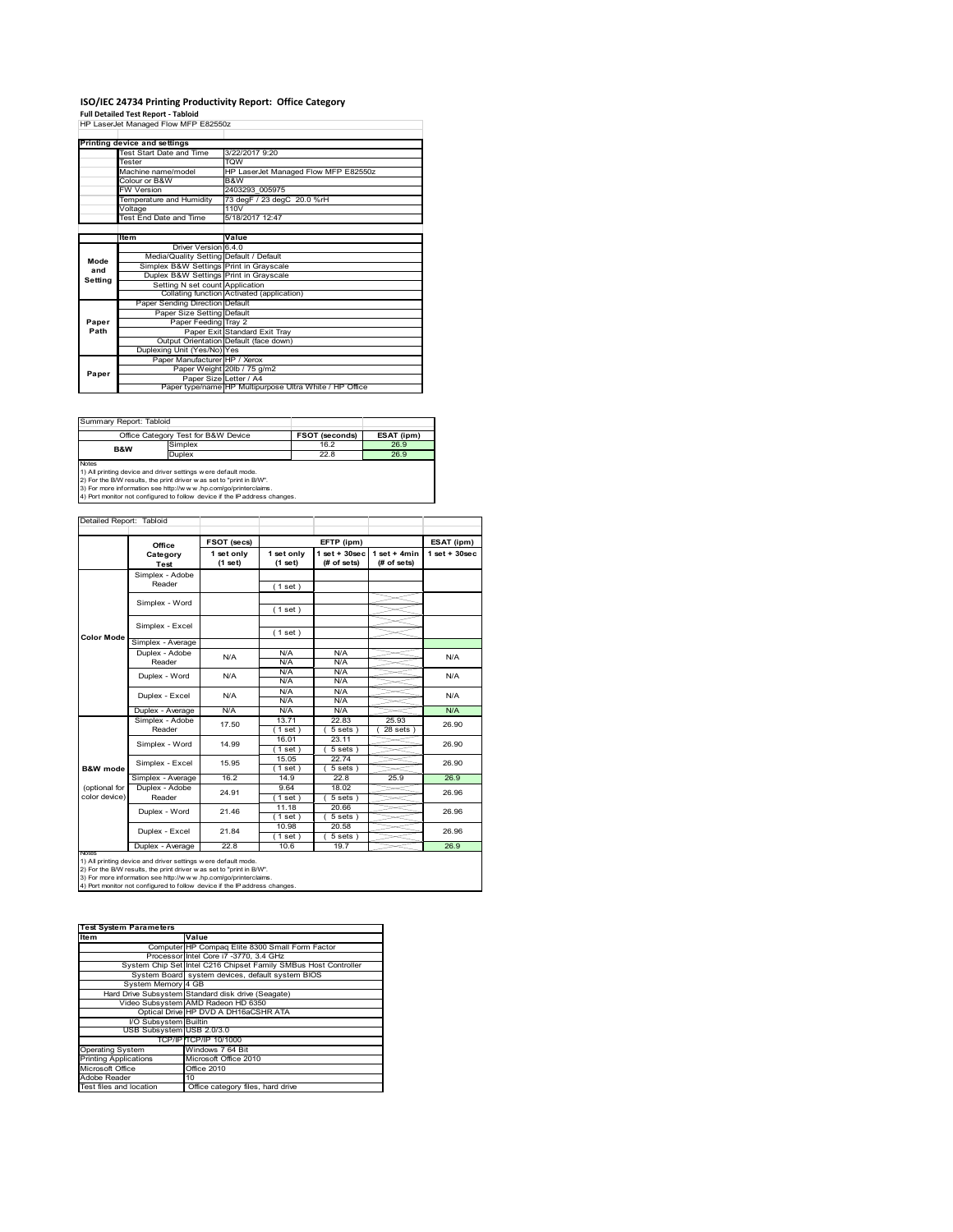# **ISO/IEC 24734 Printing Productivity Report: Office Category Full Detailed Test Report ‐ A3** HP LaserJet Managed Flow MFP E82550z

| HP Laserjet Manaded Flow MFP E825502 |                                         |                                                         |  |  |
|--------------------------------------|-----------------------------------------|---------------------------------------------------------|--|--|
|                                      |                                         |                                                         |  |  |
|                                      | Printing device and settings            |                                                         |  |  |
|                                      | <b>Test Start Date and Time</b>         | 3/22/2017 9:20                                          |  |  |
|                                      | Tester                                  | <b>TOW</b>                                              |  |  |
|                                      | Machine name/model                      | HP LaserJet Managed Flow MFP E82550z                    |  |  |
|                                      | Colour or B&W                           | B&W                                                     |  |  |
|                                      | <b>FW Version</b>                       | 2403293 005975                                          |  |  |
|                                      | Temperature and Humidity                | 73 degF / 23 degC 20.0 %rH                              |  |  |
|                                      | Voltage                                 | 110V                                                    |  |  |
|                                      | Test End Date and Time                  | 5/18/2017 12:47                                         |  |  |
|                                      |                                         |                                                         |  |  |
|                                      | Item                                    | Value                                                   |  |  |
|                                      | Driver Version 6.4.0                    |                                                         |  |  |
| Mode                                 | Media/Quality Setting Default / Default |                                                         |  |  |
| and                                  | Simplex B&W Settings Print in Grayscale |                                                         |  |  |
| Setting                              | Duplex B&W Settings Print in Grayscale  |                                                         |  |  |
|                                      | Setting N set count Application         |                                                         |  |  |
|                                      |                                         | Collating function Activated (application)              |  |  |
|                                      | Paper Sending Direction Default         |                                                         |  |  |
|                                      | Paper Size Setting Default              |                                                         |  |  |
| Paper                                | Paper Feeding Tray 2                    |                                                         |  |  |
| Path                                 |                                         | Paper Exit Standard Exit Tray                           |  |  |
|                                      |                                         | Output Orientation Default (face down)                  |  |  |
|                                      | Duplexing Unit (Yes/No) Yes             |                                                         |  |  |
|                                      | Paper Manufacturer HP / Xerox           |                                                         |  |  |
| Paper                                |                                         | Paper Weight 20lb / 75 g/m2                             |  |  |
|                                      |                                         | Paper Size Letter / A4                                  |  |  |
|                                      |                                         | Paper type/name HP Multipurpose Ultra White / HP Office |  |  |

| Summary Report: A3                                                                                                                                   |                                     |                |            |  |  |
|------------------------------------------------------------------------------------------------------------------------------------------------------|-------------------------------------|----------------|------------|--|--|
|                                                                                                                                                      | Office Category Test for B&W Device | FSOT (seconds) | ESAT (ipm) |  |  |
| <b>B&amp;W</b>                                                                                                                                       | Simplex                             | 10.5           | 26.9       |  |  |
|                                                                                                                                                      | <b>Duplex</b>                       | 16.8           | 26.9       |  |  |
| <b>Notes</b><br>1) All printing device and driver settings were default mode.<br>2) For the B/W results, the print driver was set to "print in B/W". |                                     |                |            |  |  |

2) For the B/W results, the print driver w as set to "print in B/W".<br>3) For more information see http://w w w.hp.com/go/printerclaims.<br>4) Port monitor not configured to follow device if the IP address changes.

|                     | Office                                                        | FSOT (secs)           | EFTP (ipm)            |                                   |                                | ESAT (ipm)         |  |
|---------------------|---------------------------------------------------------------|-----------------------|-----------------------|-----------------------------------|--------------------------------|--------------------|--|
|                     | Category<br><b>Test</b>                                       | 1 set only<br>(1 set) | 1 set only<br>(1 set) | $1$ set + $30$ sec<br>(# of sets) | $1 set + 4 min$<br>(# of sets) | $1$ set + $30$ sec |  |
|                     | Simplex - Adobe                                               |                       |                       |                                   |                                |                    |  |
|                     | Reader                                                        |                       | (1 set)               |                                   |                                |                    |  |
|                     |                                                               |                       |                       |                                   |                                |                    |  |
|                     | Simplex - Word                                                |                       | (1 set)               |                                   |                                |                    |  |
|                     | Simplex - Excel                                               |                       |                       |                                   |                                |                    |  |
| <b>Color Mode</b>   |                                                               |                       | (1 set)               |                                   |                                |                    |  |
|                     | Simplex - Average                                             |                       |                       |                                   |                                |                    |  |
|                     | Duplex - Adobe                                                | N/A                   | N/A                   | N/A                               |                                | N/A                |  |
|                     | Reader                                                        |                       | N/A                   | N/A                               |                                |                    |  |
|                     | Duplex - Word                                                 | N/A<br>N/A            | N/A                   | N/A                               |                                | N/A                |  |
|                     |                                                               |                       | N/A                   | N/A                               |                                |                    |  |
|                     | Duplex - Excel                                                |                       | N/A                   | N/A                               |                                | N/A                |  |
|                     |                                                               |                       | N/A                   | N/A                               |                                |                    |  |
|                     | Duplex - Average                                              | N/A                   | N/A                   | N/A                               |                                | N/A                |  |
|                     | Simplex - Adobe                                               | 16.65                 | 14.41                 | 22.10                             | 26.01                          | 26.89              |  |
|                     | Reader                                                        |                       | $1$ set)              | $5 sets$ )                        | $28$ sets $)$                  |                    |  |
|                     | Simplex - Word                                                | 14.88                 | 16.13                 | 23.05                             |                                | 26.90              |  |
|                     |                                                               |                       | $1$ set)<br>14.56     | $\overline{5}$ sets)<br>23.01     |                                |                    |  |
| <b>B&amp;W</b> mode | Simplex - Excel                                               | 16.47                 |                       |                                   |                                | 26.91              |  |
|                     |                                                               | 16.0                  | (1 set)<br>15.0       | $5 sets$ )<br>22.7                | 26.0                           | 26.9               |  |
| (optional for       | Simplex - Average<br>Duplex - Adobe                           |                       | 9.32                  | 19.56                             |                                |                    |  |
| color device)       | Reader                                                        | 25.76                 | $1$ set)              | $5 sets$ )                        |                                | 26.94              |  |
|                     |                                                               |                       | 11.10                 | 20.68                             |                                |                    |  |
|                     | Duplex - Word                                                 | 21.59                 | (1 set)               | $5 sets$ )                        |                                | 26.96              |  |
|                     |                                                               |                       | 11.06                 | 20.62                             |                                |                    |  |
|                     | Duplex - Excel                                                | 21.66                 | $1$ set)              | $5 sets$ )                        |                                | 26.96              |  |
|                     | Duplex - Average                                              | 23.1                  | 10.4                  | 20.2                              |                                | 26.9               |  |
| <b>IVOIES</b>       | 1) All printing device and driver settings were default mode. |                       |                       |                                   |                                |                    |  |

| <b>Test System Parameters</b> |                                                                 |
|-------------------------------|-----------------------------------------------------------------|
| ltem                          | Value                                                           |
|                               | Computer HP Compaq Elite 8300 Small Form Factor                 |
|                               | Processor Intel Core i7 -3770, 3.4 GHz                          |
|                               | System Chip Set Intel C216 Chipset Family SMBus Host Controller |
|                               | System Board system devices, default system BIOS                |
| System Memory 4 GB            |                                                                 |
|                               | Hard Drive Subsystem Standard disk drive (Seagate)              |
|                               | Video Subsystem AMD Radeon HD 6350                              |
|                               | Optical Drive HP DVD A DH16aCSHR ATA                            |
| I/O Subsystem Builtin         |                                                                 |
| USB Subsystem USB 2.0/3.0     |                                                                 |
|                               | TCP/IPITCP/IP 10/1000                                           |
| <b>Operating System</b>       | Windows 7 64 Bit                                                |
| <b>Printing Applications</b>  | Microsoft Office 2010                                           |
| Microsoft Office              | Office 2010                                                     |
| Adobe Reader                  | 10                                                              |
| Test files and location       | Office category files, hard drive                               |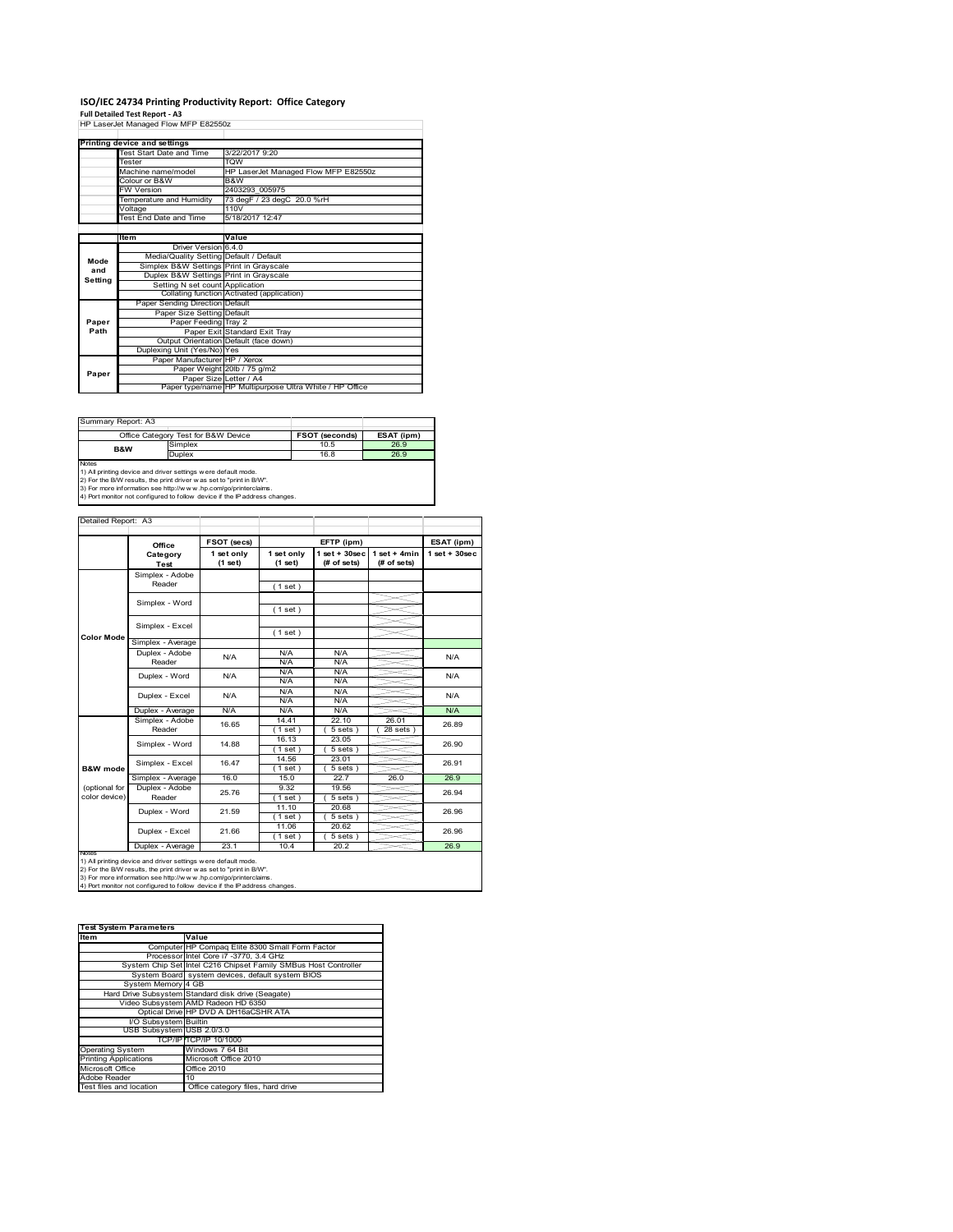# **ISO/IEC 24734 Printing Productivity Report: Office Category Feature Performance Full Report ‐ Office Feature Performance Test** HP LaserJet Managed Flow MFP E82550z

|         | Printing device and settings            |                                                         |  |  |
|---------|-----------------------------------------|---------------------------------------------------------|--|--|
|         | Test Start Date and Time                | 3/22/2017 9:20                                          |  |  |
|         | Tester                                  | <b>TQW</b>                                              |  |  |
|         | Machine name/model                      | HP LaserJet Managed Flow MFP E82550z                    |  |  |
|         | Colour or B&W                           | B&W                                                     |  |  |
|         | <b>FW Version</b>                       | 2403293 005975                                          |  |  |
|         | Temperature and Humidity                | 73 degF / 23 degC 20.0 %rH                              |  |  |
|         | Voltage                                 | 110V                                                    |  |  |
|         | Test End Date and Time                  | 5/18/2017 12:47                                         |  |  |
|         |                                         |                                                         |  |  |
|         | Item                                    | Value                                                   |  |  |
|         | Driver Version 6.4.0                    |                                                         |  |  |
| Mode    | Media/Quality Setting Default / Default |                                                         |  |  |
| and     | Simplex B&W Settings Print in Grayscale |                                                         |  |  |
| Setting | Duplex B&W Settings Print in Grayscale  |                                                         |  |  |
|         | Setting N set count Application         |                                                         |  |  |
|         |                                         | Collating function Activated (application)              |  |  |
|         | Paper Sending Direction Default         |                                                         |  |  |
|         | Paper Size Setting Default              |                                                         |  |  |
| Paper   | Paper Feeding Tray 2                    |                                                         |  |  |
| Path    |                                         | Paper Exit Standard Exit Tray                           |  |  |
|         |                                         | Output Orientation Default (face down)                  |  |  |
|         | Duplexing Unit (Yes/No) Yes             |                                                         |  |  |
|         | Paper Manufacturer HP / Xerox           |                                                         |  |  |
| Paper   |                                         | Paper Weight 20lb / 75 g/m2                             |  |  |
|         |                                         | Paper Size Letter / A4                                  |  |  |
|         |                                         | Paper type/name HP Multipurpose Ultra White / HP Office |  |  |

| <b>ISO Print Productivity Report: Feature Performance Test Summary</b>                                                                                                                                                                                                                        |                               |                                      |                                  |  |  |  |
|-----------------------------------------------------------------------------------------------------------------------------------------------------------------------------------------------------------------------------------------------------------------------------------------------|-------------------------------|--------------------------------------|----------------------------------|--|--|--|
|                                                                                                                                                                                                                                                                                               |                               |                                      | <b>Feature Performance Ratio</b> |  |  |  |
| <b>Printing Modes</b>                                                                                                                                                                                                                                                                         |                               |                                      | A5 and Legal                     |  |  |  |
| (Feature Adobe Reader - Office test file)                                                                                                                                                                                                                                                     | FSOT (base)<br>FSOT (feature) | <b>ESAT (feature)</b><br>ESAT (base) |                                  |  |  |  |
| A5 Landscape Feed - Colour                                                                                                                                                                                                                                                                    | Simplex                       |                                      |                                  |  |  |  |
| <b>A5 Portrait Feed - Colour</b>                                                                                                                                                                                                                                                              | Simplex                       |                                      |                                  |  |  |  |
| Legal - Colour                                                                                                                                                                                                                                                                                | Simplex                       |                                      |                                  |  |  |  |
| Legal - Colour                                                                                                                                                                                                                                                                                | Duplex                        |                                      |                                  |  |  |  |
| A5 Landscape Feed - B/W                                                                                                                                                                                                                                                                       | Simplex                       | 105%                                 | 100%                             |  |  |  |
| <b>A5 Portrait Feed - B/W</b>                                                                                                                                                                                                                                                                 | Simplex                       | 99%                                  | 100%                             |  |  |  |
| Legal - B/W                                                                                                                                                                                                                                                                                   | Simplex                       | 74%                                  | 59%                              |  |  |  |
| Legal - B/W                                                                                                                                                                                                                                                                                   | Duplex                        | 60%                                  | 60%                              |  |  |  |
| Notes<br>1) All printing device and driver settings were default mode.<br>2) Test conducted with 8-paper Office Feature Performance file.<br>3) For more information see http://w w w .hp.com/go/printerclaims.<br>4) Port monitor not configured to follow device if the IP address changes. |                               |                                      |                                  |  |  |  |

| <b>Printing Modes</b><br>Feature Adobe Reader - Office                                                                                                                                                                                                                                           |                            | <b>Base Printing</b><br>Mode |                      | <b>Feature Performance</b>     |                                         |                                      |  |
|--------------------------------------------------------------------------------------------------------------------------------------------------------------------------------------------------------------------------------------------------------------------------------------------------|----------------------------|------------------------------|----------------------|--------------------------------|-----------------------------------------|--------------------------------------|--|
| test file (8-page)                                                                                                                                                                                                                                                                               |                            |                              |                      |                                | A5 and Legal                            |                                      |  |
|                                                                                                                                                                                                                                                                                                  | <b>FSOT</b><br><b>Base</b> | <b>ESAT</b><br><b>Base</b>   | 1 set<br>FSOT (secs) | $1$ set + 30 sec<br>ESAT (ipm) | FSOT (base)<br><b>FSOT</b><br>(feature) | <b>ESAT</b> (feature)<br>ESAT (base) |  |
| Simplex A5 Landscape Feed - Colour                                                                                                                                                                                                                                                               |                            |                              |                      |                                |                                         |                                      |  |
| Simplex A5 Portrait Feed - Colour                                                                                                                                                                                                                                                                |                            |                              |                      |                                |                                         |                                      |  |
| Legal Simplex - Colour                                                                                                                                                                                                                                                                           |                            |                              |                      |                                |                                         |                                      |  |
| Legal Duplex - Colour                                                                                                                                                                                                                                                                            |                            |                              |                      |                                |                                         |                                      |  |
| Simplex A5 Landscape Feed - B/W                                                                                                                                                                                                                                                                  | 18.21                      | 50.4                         | 17.48                | 50.4                           | 105%                                    | 100%                                 |  |
| Simplex A5 Portrait Feed - B/W                                                                                                                                                                                                                                                                   | 18.21                      | 50.4                         | 18.53                | 50.4                           | 99%                                     | 100%                                 |  |
| Legal Simplex - B/W                                                                                                                                                                                                                                                                              | 18.21                      | 50.4                         | 24.94                | 30.2                           | 74%                                     | 59%                                  |  |
| Legal Duplex - B/W                                                                                                                                                                                                                                                                               | 18.21                      | 50.4                         | 30.67                | 30.3                           | 60%                                     | 60%                                  |  |
| <b>Notes</b><br>1) All printing device and driver settings were default mode.<br>2) Test conducted with 8-paper Office Feature Performance file<br>3) For more information see http://www.hp.com/go/printerclaims.<br>4) Port monitor not configured to follow device if the IP address changes. |                            |                              |                      |                                |                                         |                                      |  |

|                  | <b>Test System Parameters</b> |                                                                 |  |  |  |
|------------------|-------------------------------|-----------------------------------------------------------------|--|--|--|
|                  | <b>Item</b>                   | Value                                                           |  |  |  |
|                  |                               | Computer HP Compaq Elite 8300 Small Form Factor                 |  |  |  |
|                  |                               | Processor Intel Core i7 -3770, 3.4 GHz                          |  |  |  |
|                  |                               | System Chip Set Intel C216 Chipset Family SMBus Host Controller |  |  |  |
|                  |                               | System Board system devices, default system BIOS                |  |  |  |
| Test             | System Memory 4 GB            |                                                                 |  |  |  |
| System           |                               | Hard Drive Subsystem Standard disk drive (Seagate)              |  |  |  |
|                  |                               | Video Subsystem AMD Radeon HD 6350                              |  |  |  |
|                  |                               | Optical Drive HP DVD A DH16aCSHR ATA                            |  |  |  |
|                  | I/O Subsystem Builtin         |                                                                 |  |  |  |
|                  | USB Subsystem USB 2.0/3.0     |                                                                 |  |  |  |
| $\overline{1/O}$ |                               | TCP/IP TCP/IP 10/1000                                           |  |  |  |
|                  | <b>Operating System</b>       | Windows 7 64 Bit                                                |  |  |  |
|                  | <b>Printing Applications</b>  | Microsoft Office 2010                                           |  |  |  |
|                  | Software Microsoft Office     | Office 2010                                                     |  |  |  |
|                  | Adobe Reader                  | 10                                                              |  |  |  |
|                  | Test files and location       | Office category files, hard drive                               |  |  |  |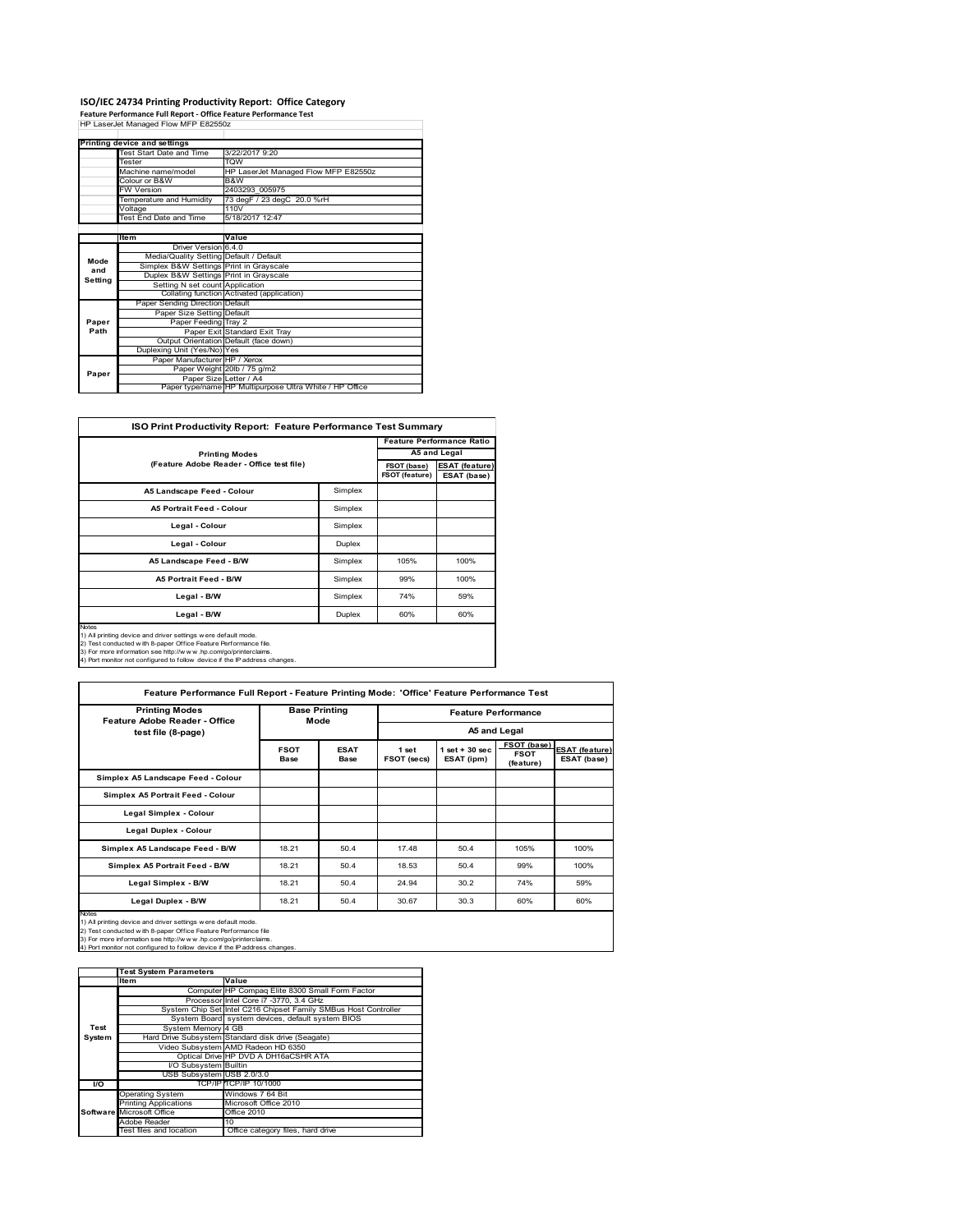#### **ISO/IEC 17629 First Print Out Time Report: Office Category Full Detailed Test Report ‐ LETTER**

| HP LaserJet Managed Flow MFP E82550z |  |  |
|--------------------------------------|--|--|

|            | Printing device and settings |                                      |  |  |  |  |
|------------|------------------------------|--------------------------------------|--|--|--|--|
|            | Test Start Date and Time     | 3/22/2017 9:20                       |  |  |  |  |
|            | Tester                       | <b>TOW</b>                           |  |  |  |  |
|            | Machine name/model           | HP LaserJet Managed Flow MFP E82550z |  |  |  |  |
|            | Colour or B&W                | B&W                                  |  |  |  |  |
|            | FW Version                   | 2403293 005975                       |  |  |  |  |
|            | Configuration (options)      | Default                              |  |  |  |  |
|            | Controller                   | <b>Unkown</b>                        |  |  |  |  |
|            | Printing device page count   | Not Specified                        |  |  |  |  |
|            | Printing supplies page count | Not Specified                        |  |  |  |  |
|            | Temperature and Humidity     | 73 degF / 23 degC 20.0 %rH           |  |  |  |  |
|            | Voltage                      | 110V                                 |  |  |  |  |
|            | Test End Date and Time       | 5/18/2017 12:47                      |  |  |  |  |
|            |                              |                                      |  |  |  |  |
|            | <b>Item</b>                  | Value                                |  |  |  |  |
| Mode       | PDL and driver version       | 6.4.0                                |  |  |  |  |
| and        | Print Quality mode           | default                              |  |  |  |  |
| Setting    | <b>B&amp;W</b> settings      | default                              |  |  |  |  |
|            | Paper feed orientation       | Short Edge                           |  |  |  |  |
| Paper      | Paper type setting           | default                              |  |  |  |  |
|            | Paper feeding                | Standard cassette                    |  |  |  |  |
|            | Paper exit                   | Standard exit tray                   |  |  |  |  |
| Paper Path | Output orientation           | default (face up or face down)       |  |  |  |  |

ń

**FPOT from Ready (seconds)**<br>
Simplex 6.74 **ISO First Page Out Time Summary Report: Office Category** ort: Letter

**B&W**

**Duplex**<br>Notes<br>1) All printing device and driver settings were default mode.<br>2) For the BM results, the print driver was set to "print in BM".<br>4) For more information see http://www.hp.com/golprinterclaims.<br>4) Port monitor

| ISO First Page Out Time Report: Office Category                                                                                                                                                                                                                                                                                                                                                                      |                                                                                                                                                                                                   |                            |                            |                              |                            |                   |                   |
|----------------------------------------------------------------------------------------------------------------------------------------------------------------------------------------------------------------------------------------------------------------------------------------------------------------------------------------------------------------------------------------------------------------------|---------------------------------------------------------------------------------------------------------------------------------------------------------------------------------------------------|----------------------------|----------------------------|------------------------------|----------------------------|-------------------|-------------------|
| <b>Detailed Report: LETTER</b>                                                                                                                                                                                                                                                                                                                                                                                       |                                                                                                                                                                                                   | Word<br>(seconds)          | Excel<br>(seconds)         | Adobe<br>Reader<br>(seconds) | Average<br>(seconds)       | <b>Delay Time</b> |                   |
|                                                                                                                                                                                                                                                                                                                                                                                                                      | FPOT from Ready - Simplex                                                                                                                                                                         |                            |                            |                              |                            |                   |                   |
|                                                                                                                                                                                                                                                                                                                                                                                                                      | FPOT from Ready - Duplex                                                                                                                                                                          |                            |                            |                              |                            |                   |                   |
| Color Mode                                                                                                                                                                                                                                                                                                                                                                                                           | FPOT from Sleep - Simplex                                                                                                                                                                         |                            |                            | N/A                          |                            |                   |                   |
|                                                                                                                                                                                                                                                                                                                                                                                                                      | Recovery Time                                                                                                                                                                                     |                            |                            |                              |                            |                   |                   |
|                                                                                                                                                                                                                                                                                                                                                                                                                      | FPOT from Off - Simplex                                                                                                                                                                           |                            |                            |                              |                            |                   |                   |
|                                                                                                                                                                                                                                                                                                                                                                                                                      | Warm-up Time                                                                                                                                                                                      |                            |                            |                              |                            |                   |                   |
|                                                                                                                                                                                                                                                                                                                                                                                                                      | FPOT from Ready - Simplex                                                                                                                                                                         | 6.48                       | 6.65                       | 7.07                         | 6.74                       | 20 Seconds        |                   |
|                                                                                                                                                                                                                                                                                                                                                                                                                      | FPOT from Ready - Duplex                                                                                                                                                                          |                            |                            |                              |                            |                   |                   |
| <b>B&amp;W Mode</b>                                                                                                                                                                                                                                                                                                                                                                                                  | FPOT from Sleep - Simplex                                                                                                                                                                         |                            |                            | 45.69                        |                            | 76 Minutes        |                   |
|                                                                                                                                                                                                                                                                                                                                                                                                                      | Recovery Time                                                                                                                                                                                     |                            |                            | 38.6                         |                            |                   |                   |
|                                                                                                                                                                                                                                                                                                                                                                                                                      | FPOT from Off - Simplex                                                                                                                                                                           |                            |                            | 167.44                       |                            |                   |                   |
|                                                                                                                                                                                                                                                                                                                                                                                                                      | Warm-up Time                                                                                                                                                                                      |                            |                            | 160.37                       |                            |                   |                   |
| Notes<br>1) All printing device and driver settings w ere default mode.<br>2) For the B/W results, the print driver was set to "print in B/W".<br>3) For more information see http://www.hp.com/go/printerclaims.<br>4) Port monitor not configured to follow device if the IP address changes.<br>5) Page counts w ere collected after completion of the tests.<br>6) Details for FPOT from Sleep are show n below. |                                                                                                                                                                                                   |                            |                            |                              |                            |                   |                   |
| <b>HP Data Table</b>                                                                                                                                                                                                                                                                                                                                                                                                 |                                                                                                                                                                                                   |                            |                            |                              |                            |                   |                   |
| <b>Detailed Report: LETTER</b>                                                                                                                                                                                                                                                                                                                                                                                       |                                                                                                                                                                                                   |                            |                            |                              |                            |                   |                   |
|                                                                                                                                                                                                                                                                                                                                                                                                                      |                                                                                                                                                                                                   | <b>FPOT Avg</b><br>(se cs) | FPOT (secs)<br>Iteration 1 | FPOT (secs)<br>Iteration 2   | FPOT (secs)<br>Iteration 3 | Application       | <b>Delay Time</b> |
|                                                                                                                                                                                                                                                                                                                                                                                                                      | FPOT from Sleep                                                                                                                                                                                   | N/A                        | N/A                        | N/A                          | N/A                        | Adobe Reader      |                   |
| <b>Color Mode</b>                                                                                                                                                                                                                                                                                                                                                                                                    | FPOT from Sleep (15 minutes)<br>HP/Non ISO Test                                                                                                                                                   | N/A                        | N/A                        | N/A                          | N/A                        | Adobe Reader      |                   |
|                                                                                                                                                                                                                                                                                                                                                                                                                      | FPOT from Sleep                                                                                                                                                                                   | 45.69                      | 45.54                      | 45.84                        | N/A                        | Adobe Reader      | 76 Minutes        |
| <b>B&amp;W Mode</b>                                                                                                                                                                                                                                                                                                                                                                                                  | FPOT from Sleep (15 minutes)<br>HP/Non ISO Test                                                                                                                                                   | 18.70                      | 18.38                      | 19.02                        | N/A                        | Adobe Reader      | 16 Minutes        |
| Notes                                                                                                                                                                                                                                                                                                                                                                                                                | 1) All printing device and driver settings w ere default mode.<br>2) For the B/W results, the print driver w as set to "print in B/W".<br>9 PLD includes detailed iterations as data accessorated |                            |                            |                              |                            |                   |                   |

1) All printing device and driver settings w ere default mode.<br>2) For the B/W results, the print driver w as set to "print in B/W".<br>3 DLP includes detailed iterations as data measurements may vary run to run.

|            | <b>Test System Parameters</b> |                                                       |  |  |  |
|------------|-------------------------------|-------------------------------------------------------|--|--|--|
|            | <b>Item</b>                   | Value                                                 |  |  |  |
|            | Computer                      | HP Compaq Elite 8300 Small Form Factor                |  |  |  |
|            | Processor                     | Intel Core i7 -3770, 3.4 GHz                          |  |  |  |
|            | System Chip Set               | Intel C216 Chipset Family SMBus Host Controller       |  |  |  |
|            | System Board                  | system devices, default system BIOS                   |  |  |  |
| Test       | <b>System Memory</b>          | 4 GB                                                  |  |  |  |
| System     | <b>Hard Drive Subsystem</b>   | Standard disk drive (Seagate)                         |  |  |  |
|            | Video Subsystem               | AMD Radeon HD 6350                                    |  |  |  |
|            | Optical Drive                 | HP DVD A DH16aCSHR ATA                                |  |  |  |
|            | I/O Subsystem                 | <b>Builtin</b>                                        |  |  |  |
|            | <b>USB Subsystem</b>          | USB 2.0/3.0                                           |  |  |  |
| Printing   |                               |                                                       |  |  |  |
| Device     | TCP/IP                        | 10/1000                                               |  |  |  |
| Connection |                               |                                                       |  |  |  |
|            | <b>Operating System</b>       | Windows 7 Business/Ultimate, 64 bit, Build 7601, SP 1 |  |  |  |
|            | <b>Printing Applications</b>  | Microsoft Office 2010 SP2                             |  |  |  |
| Software   |                               | Adobe Reader 10.1.4                                   |  |  |  |
|            | Print Driver                  | 6.4.0                                                 |  |  |  |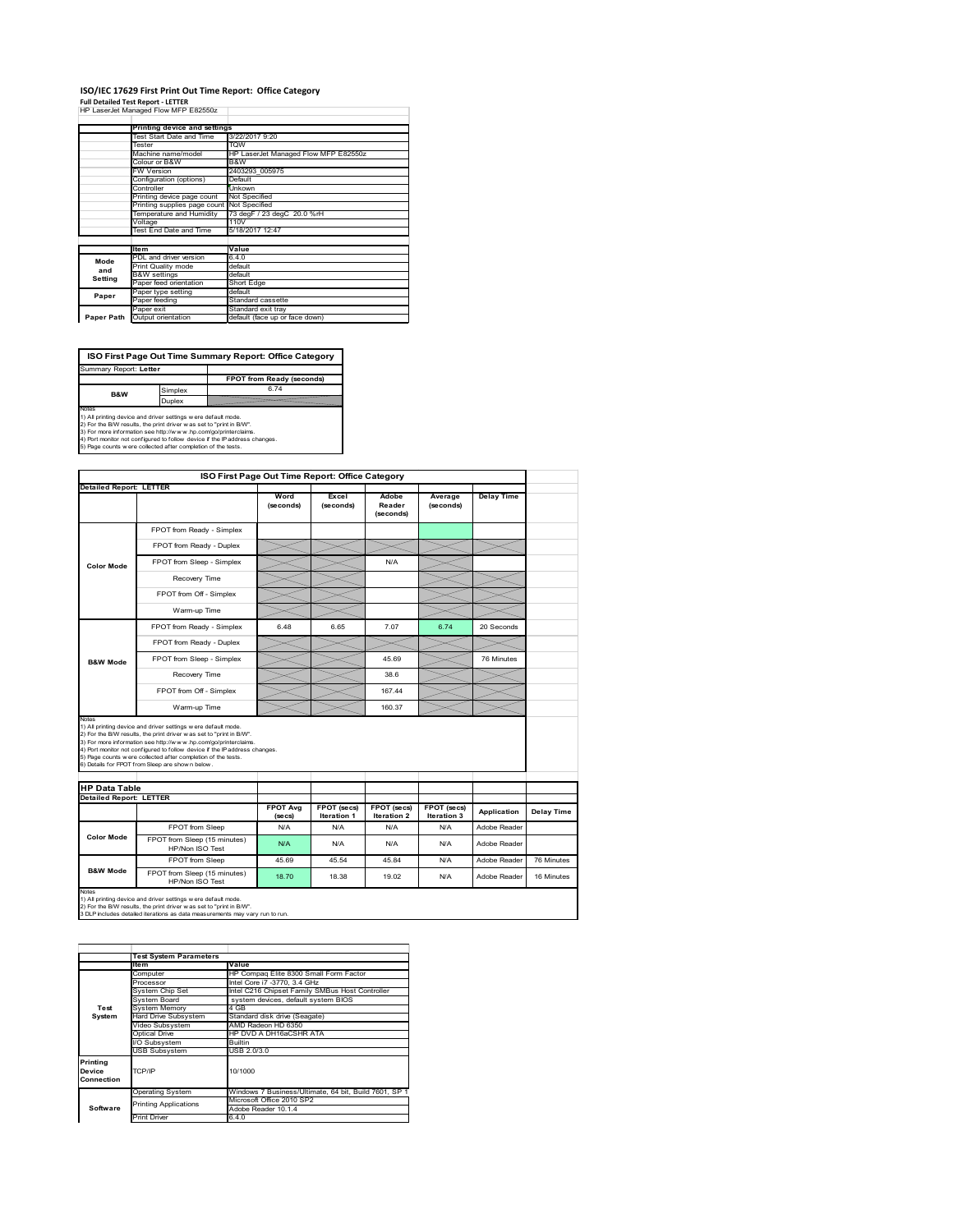## **ISO/IEC 17629 First Print Out Time Report: Office Category**

**Full Detailed Test Report ‐ A4** HP LaserJet Managed Flow MFP E82550z

|            | Printing device and settings |                                      |
|------------|------------------------------|--------------------------------------|
|            | Test Start Date and Time     | 3/22/2017 9:20                       |
|            | Tester                       | <b>TOW</b>                           |
|            | Machine name/model           | HP LaserJet Managed Flow MFP E82550z |
|            | Colour or B&W                | B&W                                  |
|            | <b>FW Version</b>            | 2403293 005975                       |
|            | Configuration (options)      | Default                              |
|            | Controller                   | Unkown                               |
|            | Printing device page count   | Not Specified                        |
|            | Printing supplies page count | Not Specified                        |
|            | Temperature and Humidity     | 73 degF / 23 degC 20.0 %rH           |
|            | Voltage                      | 110V                                 |
|            | Test End Date and Time       | 5/18/2017 12:47                      |
|            |                              |                                      |
|            | <b>Item</b>                  | Value                                |
| Mode       | PDL and driver version       | 6.4.0                                |
| and        | Print Quality mode           | default                              |
| Setting    | <b>B&amp;W</b> settings      | default                              |
|            | Paper feed orientation       | Short Edge                           |
| Paper      | Paper type setting           | default                              |
|            | Paper feeding                | Standard cassette                    |
|            | Paper exit                   | Standard exit tray                   |
| Paper Path | Output orientation           | default (face up or face down)       |

٦

**ISO First Page Out Time Summary Report: Office Category**

**FPOT from Ready (seconds)** Simplex 6.72 Duplex Notes<br>1) All printing device and driver settings were default mode.<br>2) For the BAV results, the print driver was set to "print in BAV".<br>3) For more information see http://www.hp.com/golprinterclaims.<br>4) Port monitor not co Summary Report: A4 **B&W**

|                                                      |                                                                                                                                                                                                                                                                                                                                                                                                             |                            | ISO First Page Out Time Report: Office Category |                                   |                            |                   |            |
|------------------------------------------------------|-------------------------------------------------------------------------------------------------------------------------------------------------------------------------------------------------------------------------------------------------------------------------------------------------------------------------------------------------------------------------------------------------------------|----------------------------|-------------------------------------------------|-----------------------------------|----------------------------|-------------------|------------|
| <b>Detailed Report: A4</b>                           |                                                                                                                                                                                                                                                                                                                                                                                                             |                            |                                                 |                                   |                            |                   |            |
|                                                      |                                                                                                                                                                                                                                                                                                                                                                                                             | Word<br>(seconds)          | Excel<br>(seconds)                              | Adobe<br>Reader<br>(seconds)      | Average<br>(seconds)       | <b>Delay Time</b> |            |
|                                                      | FPOT from Ready - Simplex                                                                                                                                                                                                                                                                                                                                                                                   |                            |                                                 |                                   |                            |                   |            |
|                                                      | FPOT from Ready - Duplex                                                                                                                                                                                                                                                                                                                                                                                    |                            |                                                 |                                   |                            |                   |            |
| Color Mode                                           | FPOT from Sleep - Simplex                                                                                                                                                                                                                                                                                                                                                                                   |                            |                                                 | N/A                               |                            |                   |            |
|                                                      | Recovery Time                                                                                                                                                                                                                                                                                                                                                                                               |                            |                                                 |                                   |                            |                   |            |
|                                                      | FPOT from Off - Simplex                                                                                                                                                                                                                                                                                                                                                                                     |                            |                                                 |                                   |                            |                   |            |
|                                                      | Warm-up Time                                                                                                                                                                                                                                                                                                                                                                                                |                            |                                                 |                                   |                            |                   |            |
|                                                      | FPOT from Ready - Simplex                                                                                                                                                                                                                                                                                                                                                                                   | 6.44                       | 6.65                                            | 7.07                              | 6.72                       | 20 Seconds        |            |
|                                                      | FPOT from Ready - Duplex                                                                                                                                                                                                                                                                                                                                                                                    |                            |                                                 |                                   |                            |                   |            |
| <b>B&amp;W Mode</b>                                  | FPOT from Sleep - Simplex                                                                                                                                                                                                                                                                                                                                                                                   |                            |                                                 | 45.56                             |                            | 76 Minutes        |            |
|                                                      | Recovery Time                                                                                                                                                                                                                                                                                                                                                                                               |                            |                                                 | 38.5                              |                            |                   |            |
|                                                      |                                                                                                                                                                                                                                                                                                                                                                                                             |                            |                                                 |                                   |                            |                   |            |
|                                                      | FPOT from Off - Simplex                                                                                                                                                                                                                                                                                                                                                                                     |                            |                                                 | 178.87                            |                            |                   |            |
|                                                      | Warm-up Time                                                                                                                                                                                                                                                                                                                                                                                                |                            |                                                 | 171.80                            |                            |                   |            |
| Notes<br><b>HP Data Table</b><br>Detailed Report: A4 | 1) All printing device and driver settings w ere default mode.<br>2) For the B/W results, the print driver was set to "print in B/W".<br>3) For more information see http://www.hp.com/go/printerclaims.<br>4) Port monitor not configured to follow device if the IP address changes.<br>5) Page counts w ere collected after completion of the tests.<br>6) Details for FPOT from Sleep are show n below. |                            |                                                 |                                   |                            |                   |            |
|                                                      |                                                                                                                                                                                                                                                                                                                                                                                                             | <b>FPOT Avg</b><br>(se cs) | FPOT (secs)<br><b>Iteration 1</b>               | FPOT (secs)<br><b>Iteration 2</b> | FPOT (secs)<br>Iteration 3 | Application       |            |
|                                                      | FPOT from Sleep                                                                                                                                                                                                                                                                                                                                                                                             | N/A                        | N/A                                             | N/A                               | N/A                        | Adobe Reader      | Delay Time |
| <b>Color Mode</b>                                    | FPOT from Sleep (15 minutes)<br>HP/Non ISO Test                                                                                                                                                                                                                                                                                                                                                             | N/A                        | N/A                                             | N/A                               | N/A                        | Adobe Reader      |            |
| <b>B&amp;W Mode</b>                                  | FPOT from Sleep                                                                                                                                                                                                                                                                                                                                                                                             | 45.56                      | 45.52                                           | 45.60                             | N/A                        | Adobe Reader      | 76 Minutes |

|                                  | <b>Test System Parameters</b>           |                                                       |  |  |
|----------------------------------|-----------------------------------------|-------------------------------------------------------|--|--|
|                                  | <b>Item</b>                             | Value                                                 |  |  |
|                                  | Computer                                | HP Compag Elite 8300 Small Form Factor                |  |  |
|                                  | Processor                               | Intel Core i7 -3770, 3.4 GHz                          |  |  |
|                                  | System Chip Set                         | Intel C216 Chipset Family SMBus Host Controller       |  |  |
|                                  | System Board                            | system devices, default system BIOS                   |  |  |
| Test                             | <b>System Memory</b>                    | 4 GB                                                  |  |  |
| System                           | Hard Drive Subsystem                    | Standard disk drive (Seagate)                         |  |  |
|                                  | Video Subsvstem<br>AMD Radeon HD 6350   |                                                       |  |  |
|                                  | Optical Drive<br>HP DVD A DH16aCSHR ATA |                                                       |  |  |
|                                  | I/O Subsystem<br><b>Builtin</b>         |                                                       |  |  |
|                                  | <b>USB Subsystem</b>                    | USB 2.0/3.0                                           |  |  |
| Printing<br>Device<br>Connection | TCP/IP                                  | 10/1000                                               |  |  |
|                                  |                                         |                                                       |  |  |
|                                  | <b>Operating System</b>                 | Windows 7 Business/Ultimate, 64 bit, Build 7601, SP 1 |  |  |
|                                  | <b>Printing Applications</b>            | Microsoft Office 2010 SP2                             |  |  |
| Software                         |                                         | Adobe Reader 10.1.4                                   |  |  |
|                                  | <b>Print Driver</b>                     | 6.4.0                                                 |  |  |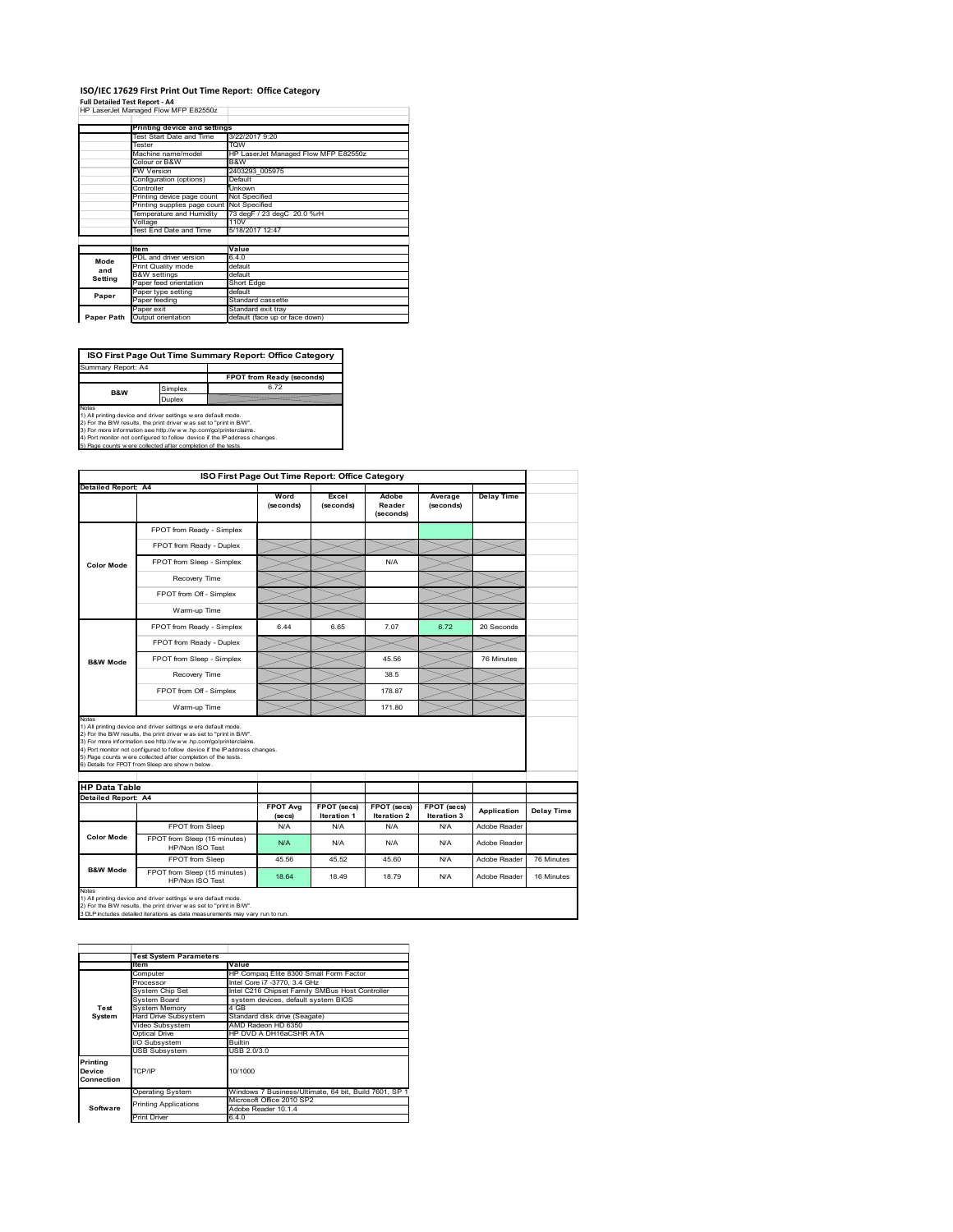### **ISO/IEC 29183 Copy Productivity Report**

### **Full Detailed Test R**

|               | Full Detailed Test Report - LETTER             |                                                         |
|---------------|------------------------------------------------|---------------------------------------------------------|
|               | HP LaserJet Managed Flow MFP E82550z           |                                                         |
|               |                                                |                                                         |
|               | <b>Machine Setup Information</b>               |                                                         |
|               | Test Start Date and Time 3/22/2017 12:19       |                                                         |
|               | <b>Tester</b> TOW                              |                                                         |
|               |                                                | Machine name/model HP LaserJet Managed Flow MFP E82550z |
|               | Colour or B&W B&W                              |                                                         |
|               |                                                | FW Version 2403293 005975                               |
|               | Configuration (options) Not Specified          |                                                         |
|               |                                                | Temperature and Humidity 73 degF / 23 degC 20.0 %rH     |
|               | Test End Date and Time: 5/26/2017 11:10        |                                                         |
|               |                                                |                                                         |
|               | Pre-set Item                                   | <b>Pre-set Value</b>                                    |
|               | Output Resolution Default                      |                                                         |
|               | Output Quality Default                         |                                                         |
| Mode          | Copying Mode Colour for Colour and B&W for B&W |                                                         |
|               | Auto Density Adjustment Default                |                                                         |
|               |                                                | Collating function Set in Control Panel                 |
| Paper         | Paper Sending Direction Default                |                                                         |
|               | Paper Type Setting Default                     |                                                         |
|               | Paper Feeding Tray 2                           |                                                         |
| Paper<br>Path | Paper Exit Default                             |                                                         |
|               |                                                | Face Up Exit Default (face down)                        |
|               | <b>Fixing Capability Default</b>               |                                                         |
| Temporary     | Image Quality Stability Default                |                                                         |
| <b>Stop</b>   | Capacity of Paper Default                      |                                                         |
|               | Others None                                    |                                                         |
|               |                                                |                                                         |
|               | Paper Manufacturer HP / Xerox                  |                                                         |
| Paper         |                                                | Paper Weight 20lb / 75 g/m2                             |
|               | Donor $Cizcl$ offer $I A$                      |                                                         |

| ι αρσι | Paper SizelLetter / A4                                  |  |
|--------|---------------------------------------------------------|--|
|        | Paper type/name HP Multipurpose Ultra White / HP Office |  |
|        |                                                         |  |

| Summary Report: Letter |              |             |
|------------------------|--------------|-------------|
|                        |              |             |
|                        |              |             |
|                        | <b>sFCOT</b> | sESAT (ipm) |

**Notes** 

First Copy Out and Copy Speed measured using ISO/IEC 29183, excludes first set of test documents. For more information see http://w w w .hp.com/go/printerclaims. Exact speed varies depending on the system configuration and document.

Only Target A w as used, all test documents have the same Saturated throughput. Reference ISO/IEC29183:2010 Clause 5, Sections 5.3.1 and 5.3.2

| Detailed Report: LETTER |               |              |       |             |                |             |
|-------------------------|---------------|--------------|-------|-------------|----------------|-------------|
|                         |               |              |       |             |                |             |
|                         | <b>Target</b> | sFCOT (secs) |       | sEFTP (ipm) |                | sESAT (ipm) |
|                         |               |              | 1copy | 1copy+30sec | 1copy+4minutes |             |
|                         | A             | 5.69         | 10.56 | 42.50       | 48.34          | 50.39       |
|                         |               |              |       | 30 sets     | 205 sets       |             |
|                         | B             |              |       |             |                |             |
|                         |               |              |       |             |                |             |
| B&W                     | C             |              |       |             |                |             |
|                         |               |              |       |             |                |             |
|                         | D             |              |       |             |                |             |
|                         |               |              |       |             |                |             |
|                         | Average       | 5.7          | 10.6  | 42.5        | 48.3           | 50.4        |

Notes

First Copy Out and Copy Speed measured using ISO/IEC 29183, excludes first set of test documents. For more information see http://w w w .hp.com/go/printerclaims. Exact speed varies depending on the system configuration and document. Only Target A w as used, all test documents have the same Saturated throughput. Reference ISO/IEC29183:2010 Clause 5, Sections 5.3.1 and 5.3.2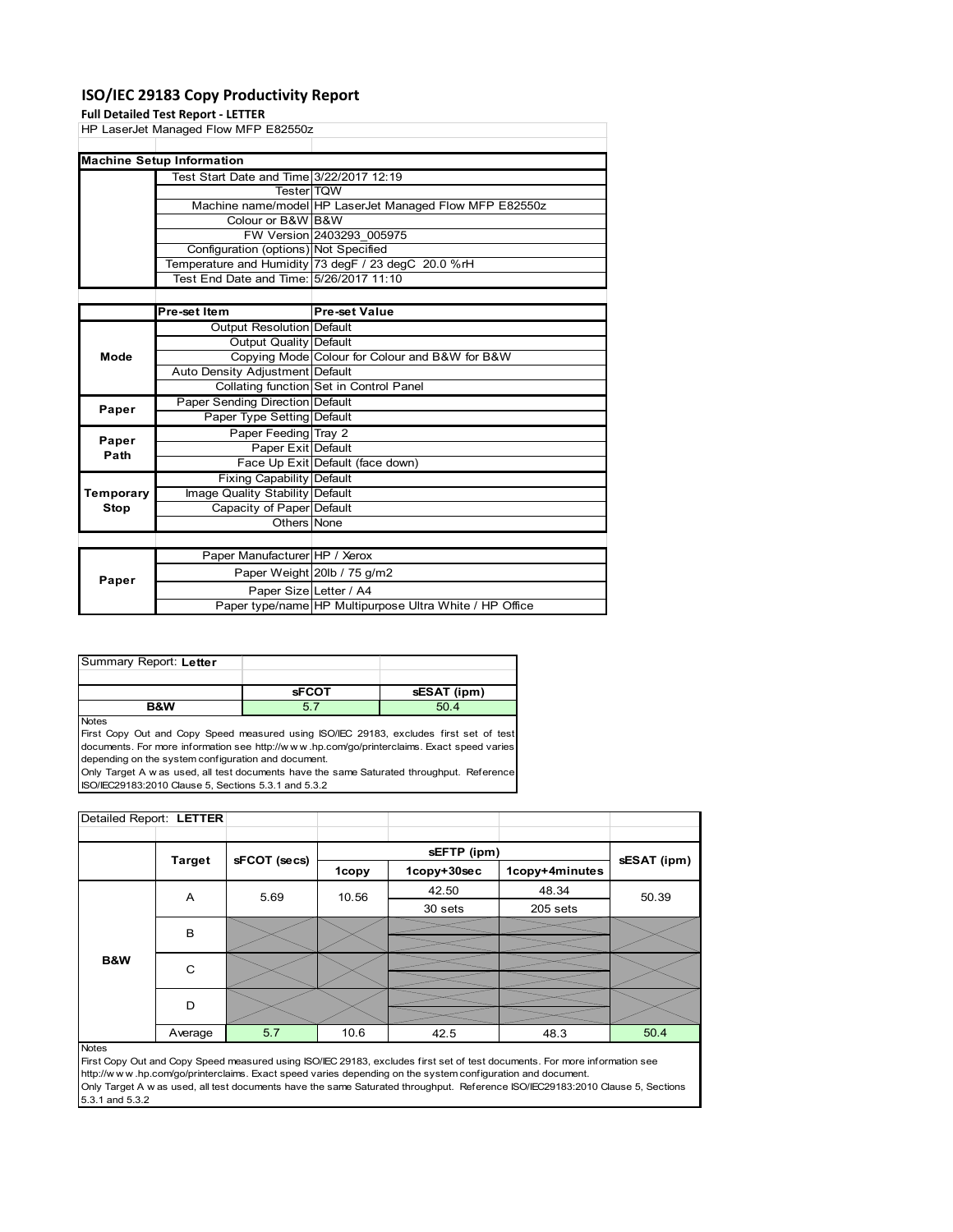### **ISO/IEC 29183 Copy Productivity Report**

### **Full Detailed Test Report ‐ A4**

|             | <b>FUILDELATED TEST NEPULL-A4</b>        |                                                         |
|-------------|------------------------------------------|---------------------------------------------------------|
|             | HP LaserJet Managed Flow MFP E82550z     |                                                         |
|             |                                          |                                                         |
|             | <b>Machine Setup Information</b>         |                                                         |
|             | Test Start Date and Time 3/22/2017 12:19 |                                                         |
|             | <b>Tester</b> TQW                        |                                                         |
|             |                                          | Machine name/model HP LaserJet Managed Flow MFP E82550z |
|             | Colour or B&W B&W                        |                                                         |
|             |                                          | FW Version 2403293 005975                               |
|             | Configuration (options) Not Specified    |                                                         |
|             |                                          | Temperature and Humidity 73 degF / 23 degC 20.0 %rH     |
|             | Test End Date and Time: 5/26/2017 11:10  |                                                         |
|             |                                          |                                                         |
|             | Pre-set Item                             | <b>Pre-set Value</b>                                    |
|             | Output Resolution Default                |                                                         |
|             | Output Quality Default                   |                                                         |
| Mode        |                                          | Copying Mode Colour for Colour and B&W for B&W          |
|             | Auto Density Adjustment Default          |                                                         |
|             |                                          | Collating function Set in Control Panel                 |
| Paper       | Paper Sending Direction Default          |                                                         |
|             | Paper Type Setting Default               |                                                         |
| Paper       | Paper Feeding Tray 2                     |                                                         |
| Path        | Paper Exit Default                       |                                                         |
|             |                                          | Face Up Exit Default (face down)                        |
|             | <b>Fixing Capability Default</b>         |                                                         |
| Temporary   | Image Quality Stability Default          |                                                         |
| <b>Stop</b> | Capacity of Paper Default                |                                                         |
|             | Others None                              |                                                         |
|             |                                          |                                                         |
|             | Paper Manufacturer HP / Xerox            |                                                         |
|             |                                          |                                                         |

| Paper |                        | Paper Weight 20lb / 75 g/m2                             |
|-------|------------------------|---------------------------------------------------------|
|       | Paper Size Letter / A4 |                                                         |
|       |                        | Paper type/name HP Multipurpose Ultra White / HP Office |
|       |                        |                                                         |

| Summary Report: A4 |              |             |
|--------------------|--------------|-------------|
|                    |              |             |
|                    | <b>sFCOT</b> | sESAT (ipm) |
| B&W                | 5.3          | 504         |

Notes

First Copy Out and Copy Speed measured using ISO/IEC 29183, excludes first set of test documents. For more information see http://w w w .hp.com/go/printerclaims. Exact speed varies depending on the system configuration and document.

Only Target A w as used, all test documents have the same Saturated throughput. Reference ISO/IEC29183:2010 Clause 5, Sections 5.3.1 and 5.3.2

| Detailed Report: A4 |               |              |       |             |                |             |
|---------------------|---------------|--------------|-------|-------------|----------------|-------------|
|                     |               |              |       | sEFTP (ipm) |                |             |
|                     | <b>Target</b> | sFCOT (secs) | 1copy | 1copy+30sec | 1copy+4minutes | sESAT (ipm) |
|                     | A             | 5.28         | 11.38 | 44.06       | 48.55          | 50.42       |
|                     |               |              |       | 31 sets     | 203 sets       |             |
|                     | B             |              |       |             |                |             |
| B&W                 | C             |              |       |             |                |             |
|                     | D             |              |       |             |                |             |
|                     | Average       | 5.3          | 11.4  | 44.1        | 48.6           | 50.4        |
| <b>Notes</b>        |               |              |       |             |                |             |

First Copy Out and Copy Speed measured using ISO/IEC 29183, excludes first set of test documents. For more information see http://w w w .hp.com/go/printerclaims. Exact speed varies depending on the system configuration and document. Only Target A w as used, all test documents have the same Saturated throughput. Reference ISO/IEC29183:2010 Clause 5, Sections 5.3.1 and 5.3.2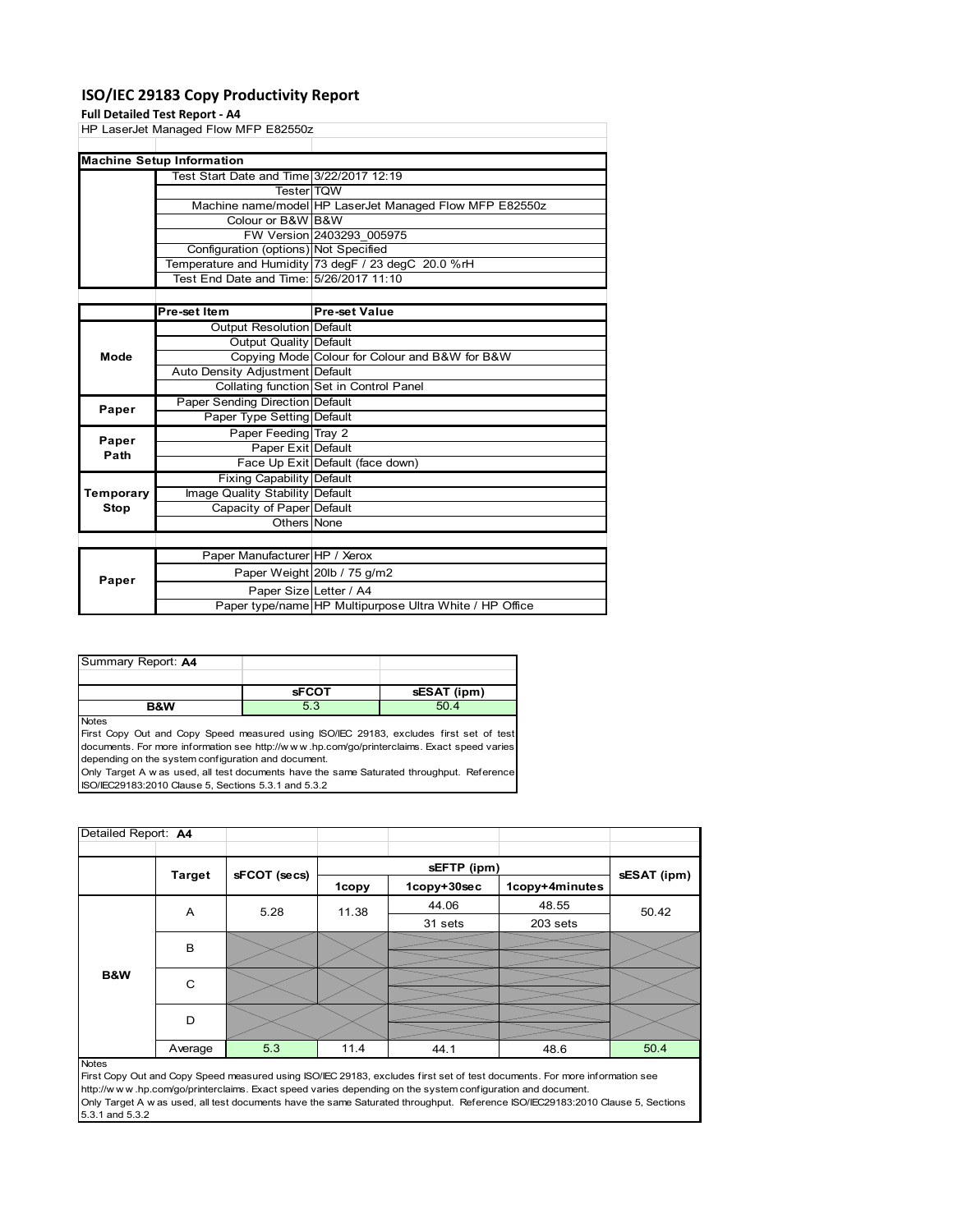## **ISO/IEC 24735 Copy Productivity Report**

**Full Detailed Test Report ‐ LETTER**

| <b>Machine Setup Information</b>           |                                                                 |
|--------------------------------------------|-----------------------------------------------------------------|
| Test Start Date and Time 4/10/2017 12:06   |                                                                 |
| <b>Tester</b> TQW                          |                                                                 |
|                                            | Machine name/model HP LaserJet Managed Flow MFP E82550z         |
| Colour or B&W B&W                          |                                                                 |
|                                            | FW Version 2403293 005975                                       |
| Configuration (options) Not Specified      |                                                                 |
|                                            | Temperature and Humidity 73 degF / 23 degC 20.0 %rH             |
| Test    End Date and Time: 5/30/2017 12:32 |                                                                 |
|                                            |                                                                 |
| Pre-set Item                               | <b>Pre-set Value</b>                                            |
| Output Resolution Default                  |                                                                 |
| <b>Output Quality Default</b>              |                                                                 |
| Copying Mode Default                       |                                                                 |
| Auto Density Adjustment Default            |                                                                 |
|                                            | Collating function Activated (if not activated in default mode) |
| Paper Sending Direction Default            |                                                                 |
| Paper Type Setting Default                 |                                                                 |
|                                            | Paper Feeding Standard cassette                                 |
|                                            | Paper Exit Standard exit tray                                   |
| Face Up Exit Default                       |                                                                 |
| <b>Fixing Capability Default</b>           |                                                                 |
| Image Quality Stability Default            |                                                                 |
| Capacity of Paper Default                  |                                                                 |
|                                            | Others   Default                                                |
|                                            |                                                                 |

| Paper Manufacturer HP / Xerox |                             |
|-------------------------------|-----------------------------|
|                               | Paper Weight 20lb / 75 g/m2 |
| Paper SizelLetter / A4        |                             |

| <b>ISO/IEC 24735 Copy Productivity Report</b> |         |                                                     |            |                  |                  |                 |  |
|-----------------------------------------------|---------|-----------------------------------------------------|------------|------------------|------------------|-----------------|--|
| Detailed Report: LETTER                       |         |                                                     |            |                  |                  |                 |  |
|                                               | Copying | FSOT (secs)                                         |            | EFTP (ipm)       |                  | ESAT (ipm)      |  |
|                                               | Mode    | 1 set only                                          | 1 set only | 1 set + $30$ sec | 1 set $+$ 4min   | $1$ set + 30sec |  |
|                                               | 1:1     |                                                     | (1 set)    |                  |                  |                 |  |
| <b>Color Mode</b>                             | 1:2     |                                                     | (1 set)    |                  |                  |                 |  |
|                                               | 2:2     |                                                     | (1 set)    |                  |                  |                 |  |
|                                               | 1:1     | 14.08                                               | 17.05      | 39.62<br>8 sets  | 48.72<br>52 sets | 50.43           |  |
| <b>B&amp;W</b> mode                           | 1:2     | 18.82                                               | 12.74      | 36.90<br>8 sets  |                  | 50.48           |  |
|                                               | 2:2     | 18.92                                               | 12.66      | 36.42<br>8 sets  |                  | 50.48           |  |
| <b>Notes</b>                                  |         | Reports located: http://www.hp.com/go/printerclaims |            |                  |                  |                 |  |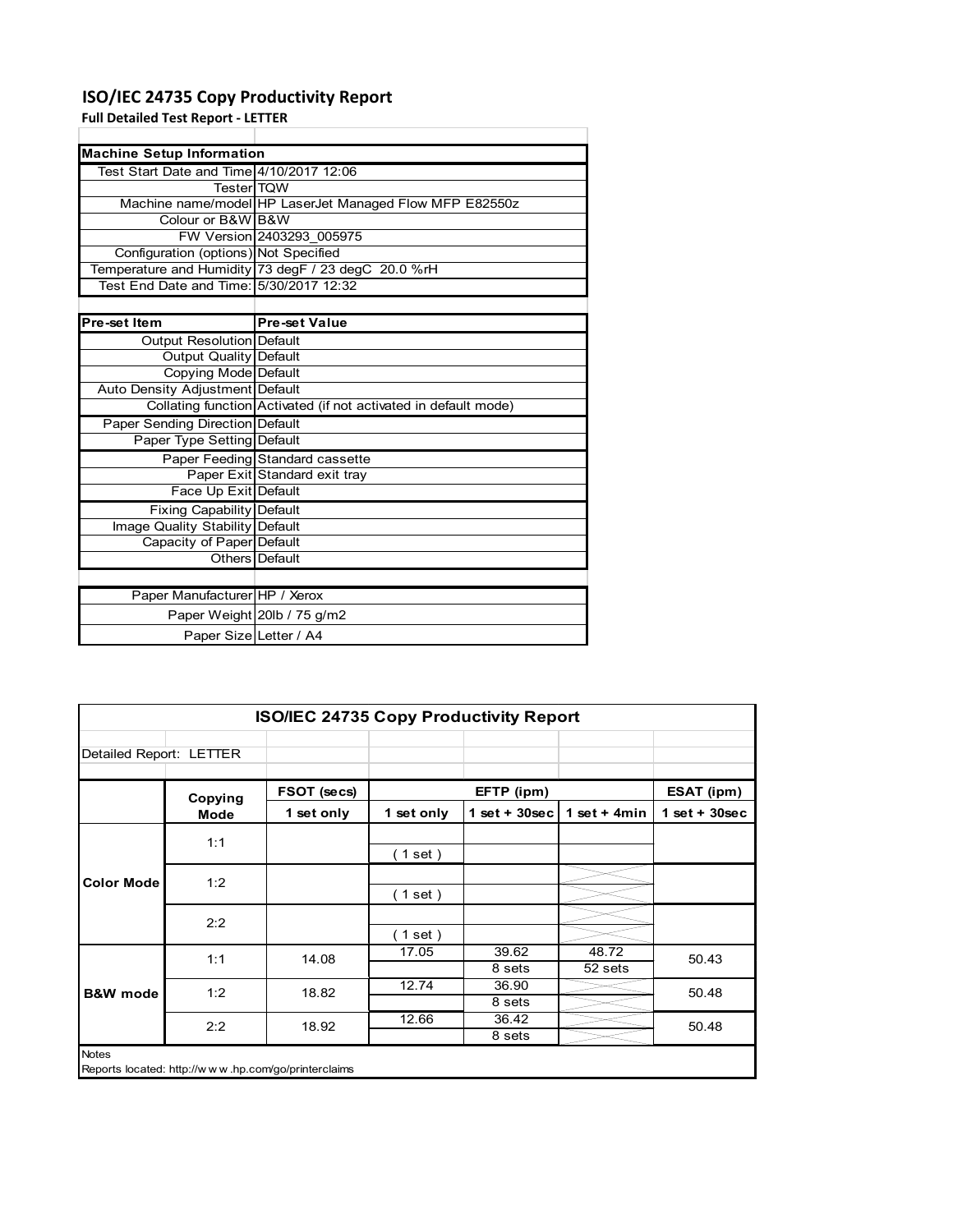## **ISO/IEC 24735 Copy Productivity Report**

**Full Detailed Test Report ‐ A4**

| <b>Machine Setup Information</b>         |                                                                 |
|------------------------------------------|-----------------------------------------------------------------|
| Test Start Date and Time 4/10/2017 12:06 |                                                                 |
| <b>TesterITOW</b>                        |                                                                 |
|                                          | Machine name/model HP LaserJet Managed Flow MFP E82550z         |
| Colour or B&W B&W                        |                                                                 |
|                                          | FW Version 2403293 005975                                       |
| Configuration (options) Not Specified    |                                                                 |
|                                          | Temperature and Humidity 73 degF / 23 degC 20.0 %rH             |
| Test End Date and Time: 5/30/2017 12:32  |                                                                 |
|                                          |                                                                 |
| Pre-set Item                             | <b>Pre-set Value</b>                                            |
| Output Resolution Default                |                                                                 |
| <b>Output Quality Default</b>            |                                                                 |
| Copying Mode Default                     |                                                                 |
| Auto Density Adjustment Default          |                                                                 |
|                                          | Collating function Activated (if not activated in default mode) |
| Paper Sending Direction Default          |                                                                 |
| Paper Type Setting Default               |                                                                 |
|                                          | Paper Feeding Standard cassette                                 |
|                                          | Paper Exit Standard exit tray                                   |
| Face Up Exit Default                     |                                                                 |
| <b>Fixing Capability Default</b>         |                                                                 |
| Image Quality Stability Default          |                                                                 |
| Capacity of Paper Default                |                                                                 |
|                                          | Others Default                                                  |
|                                          |                                                                 |
| Paper Manufacturer HP / Xerox            |                                                                 |
|                                          | Paper Weight 20lb / 75 g/m2                                     |
| Paper Size Letter / A4                   |                                                                 |

| <b>ISO/IEC 24735 Copy Productivity Report</b> |             |                                                     |            |                  |                  |                 |  |
|-----------------------------------------------|-------------|-----------------------------------------------------|------------|------------------|------------------|-----------------|--|
| Detailed Report: A4                           |             |                                                     |            |                  |                  |                 |  |
|                                               | Copying     | FSOT (secs)                                         |            | EFTP (ipm)       |                  | ESAT (ipm)      |  |
|                                               | <b>Mode</b> | 1 set only                                          | 1 set only | 1 set + $30$ sec | 1 set + $4min$   | $1$ set + 30sec |  |
|                                               | 1:1         |                                                     | (1 set)    |                  |                  |                 |  |
| Colour<br>Mode                                | 1:2         |                                                     | (1 set)    |                  |                  |                 |  |
|                                               | 2:2         |                                                     | (1 set)    |                  |                  |                 |  |
|                                               | 1:1         | 11.64                                               | 20.62      | 42.42<br>8 sets  | 48.79<br>52 sets | 50.40           |  |
| <b>B&amp;W</b> mode                           | 1:2         | 19.07                                               | 12.58      | 36.74<br>8 sets  |                  | 50.46           |  |
|                                               | 2:2         | 18.82                                               | 12.76      | 36.96<br>8 sets  |                  | 50.50           |  |
| <b>Notes</b>                                  |             | Reports located: http://www.hp.com/go/printerclaims |            |                  |                  |                 |  |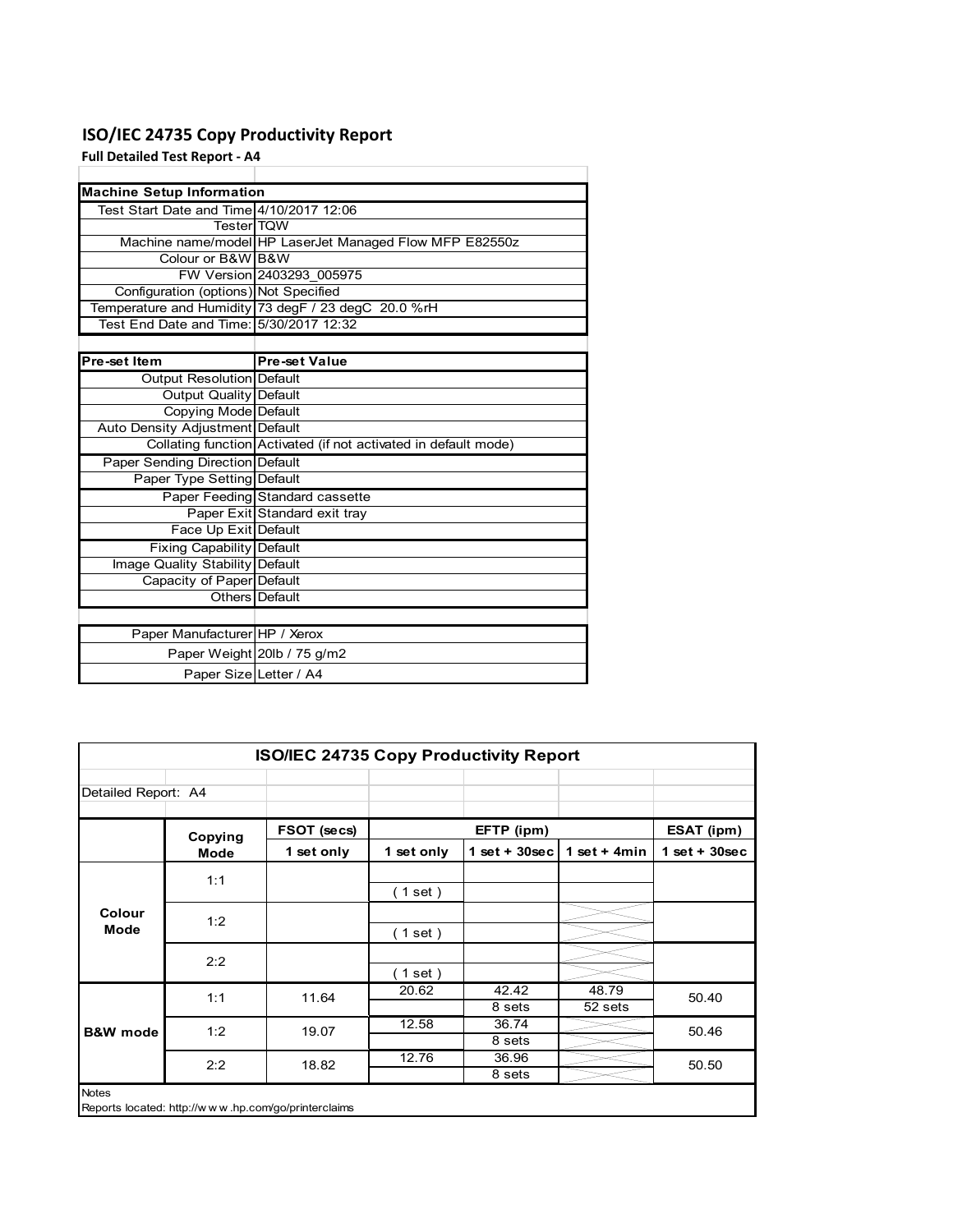## **ISO/IEC 17991 Scanning Productivity Report Full Detailed Test Report ‐ LETTER**

|            | <b>Machine Setup Information</b> |                                          |  |  |  |  |
|------------|----------------------------------|------------------------------------------|--|--|--|--|
|            | Test Start Date and Time         | 3/23/2017 6:43                           |  |  |  |  |
|            | Tester                           | TQW                                      |  |  |  |  |
|            | Machine name/model               | HP LaserJet Managed Flow MFP E82550z     |  |  |  |  |
|            | Colour or B&W                    | B&W                                      |  |  |  |  |
|            | Configuration (options)          | Default                                  |  |  |  |  |
|            | Temperature and Humidity         | 73 degF / 23 degC 20.0 %rH               |  |  |  |  |
|            | Voltage                          | 110V                                     |  |  |  |  |
|            | Test End Date and Time           | 5/30/2017 12:14                          |  |  |  |  |
|            |                                  |                                          |  |  |  |  |
|            | Preset Item                      | <b>Preset Value</b>                      |  |  |  |  |
|            | Scanning resolution              | default (200 dpi)                        |  |  |  |  |
|            | Colour or grey scale/B&W         | default (colour)                         |  |  |  |  |
| Mode       | Duplex / simplex                 | default (simplex)                        |  |  |  |  |
| and        | Original page size               | default (A4)                             |  |  |  |  |
| Setting    | Paper feed orientation           | default (long edge)                      |  |  |  |  |
|            | Scan destination                 | default (shared network)                 |  |  |  |  |
|            | <b>Storing File Type</b>         | default (PDF-multi)                      |  |  |  |  |
|            | Auto scan quality adjustment     | default (factory preset default setting) |  |  |  |  |
|            | Paper feed direction             | default (long edge)                      |  |  |  |  |
| <b>ADF</b> |                                  |                                          |  |  |  |  |
| Paper-path | Output orientation               | default                                  |  |  |  |  |

| <b>Summary Report: Letter</b> |             |                      |              |                           |
|-------------------------------|-------------|----------------------|--------------|---------------------------|
|                               |             | <b>Scanning Mode</b> |              | <b>Measurement result</b> |
|                               | File format | Resolution           | Scanning     | scESAT 30secA             |
|                               | version     |                      | side         | (ipm)                     |
| Colour                        | 1.4         | 200                  | single sided | 126.64                    |
|                               |             |                      | double sided | 248.14                    |
| <b>B&amp;W</b>                | 1.4         | 200                  | single sided | 126.02                    |
|                               |             |                      | double sided | 248.34                    |
| <b>Notes</b>                  |             |                      |              |                           |

**ISO/IEC 17991 - Scan Summary Report: Network Folder Productivity Measurement**

| <b>Summary Report: Letter</b> |                      |            |              |                           |                  |               |  |
|-------------------------------|----------------------|------------|--------------|---------------------------|------------------|---------------|--|
|                               | <b>Scanning Mode</b> |            |              | <b>Measurement result</b> |                  |               |  |
|                               | File format          | Resolution | Scanning     | scEFTP 30secF             | File size 30secF | Number of     |  |
|                               | version              |            | side         | (ipm)                     | (Mbyte)          | Sets (30secF) |  |
| Colour                        | 1.4                  | 200        | single sided | 72.26                     | 7.82             | 17.00         |  |
|                               |                      |            | double sided | 83.83                     | 15.86            | 33.00         |  |
| <b>B&amp;W</b>                | 1.4                  | 200        | single sided | 94.88                     | 3.05             | 17.00         |  |
|                               |                      |            | double sided | 114.36                    | 5.69             | 33.00         |  |
| Notes                         |                      |            |              |                           |                  |               |  |

┓

 $\overline{\phantom{a}}$ 

Notes 1) For more information see http://w w w .hp.com/go/printerclaims. 2) For the B/W results, the device scan setting is set to "Scan in B/W".

| ISO/IEC 17991 - Scan Full Report: ADF Productivity Measurement |                                                   |            |                  |                       |                        |                        |  |  |
|----------------------------------------------------------------|---------------------------------------------------|------------|------------------|-----------------------|------------------------|------------------------|--|--|
|                                                                | <b>Summary Report: Letter</b>                     |            |                  |                       |                        |                        |  |  |
|                                                                | <b>Scanning Mode</b><br><b>Measurement result</b> |            |                  |                       |                        |                        |  |  |
|                                                                | File format<br>version                            | Resolution | Scanning<br>side | scFFTP 1setA<br>(ipm) | scEETP 30secA<br>(ipm) | scESAT 30secA<br>(ipm) |  |  |
| Colour                                                         |                                                   | 200        | single sided     | 37.69                 | 112.61                 | 126.64                 |  |  |
|                                                                | 1.4                                               |            | double sided     | 48.64                 | 220.82                 | 248.14                 |  |  |
|                                                                |                                                   | 200        | single sided     | 41.60                 | 111.63                 | 126.02                 |  |  |
| <b>B&amp;W</b>                                                 | 1.4                                               |            | double sided     | 44.76                 | 219.17                 | 248.34                 |  |  |
| <b>Notes</b>                                                   |                                                   |            |                  |                       |                        |                        |  |  |

Notes 1) For more information see http://w w w .hp.com/go/printerclaims. 2) For the B/W results, the device scan setting is set to "Scan in B/W".

| ISO/IEC 17991 - Scan Full Report: Network Folder Productivity Measurement |                        |            |                  |                       |                                         |         |                               |  |
|---------------------------------------------------------------------------|------------------------|------------|------------------|-----------------------|-----------------------------------------|---------|-------------------------------|--|
| <b>Summary Report: Letter</b>                                             |                        |            |                  |                       |                                         |         |                               |  |
| <b>Scanning Mode</b><br><b>Measurement result</b>                         |                        |            |                  |                       |                                         |         |                               |  |
|                                                                           | File format<br>version | Resolution | Scanning<br>side | scEETP 1setE<br>(ipm) | scEFTP 30secF File size 30secF<br>(ipm) | (Mbyte) | Number of<br>Sets<br>(30secF) |  |
| Colour                                                                    | 1.4                    | 200        | single sided     | 21.81                 | 72.26                                   | 7.82    | 17                            |  |
|                                                                           |                        |            | double sided     | 17.50                 | 83.83                                   | 15.86   | 33                            |  |
| <b>B&amp;W</b>                                                            | 1.4                    | 200        | single sided     | 32.14                 | 94.88                                   | 3.05    | 17                            |  |
|                                                                           |                        |            | double sided     | 27.00                 | 114.36                                  | 5.69    | 33                            |  |
| <b>Notes</b>                                                              |                        |            |                  |                       |                                         |         |                               |  |

|            | <b>Test System Parameters</b> |                                                       |  |  |
|------------|-------------------------------|-------------------------------------------------------|--|--|
|            | Item                          | Value                                                 |  |  |
|            | Computer name                 | HP Compaq Elite 8300 Small Form Factor                |  |  |
|            | Processor                     | Intel Core i7 -3770, 3.4 GHz                          |  |  |
|            | System Chip Set               | Intel C216 Chipset Family SMBus Host Controller       |  |  |
|            | <b>System Board</b>           | System devices, default system BIOS                   |  |  |
|            | <b>System Memory</b>          | 4 GB                                                  |  |  |
| System     | Hard Drive Subsystem          | Standard disk drive (Seagate)                         |  |  |
|            | Video Subsystem               | AMD Radeon HD 6350                                    |  |  |
|            | <b>Optical Drive</b>          | HP DVD A DH16aCSHR ATA                                |  |  |
|            | I/O Subsystem                 | <b>Builtin</b>                                        |  |  |
|            | <b>USB Subsystem</b>          | USB 2.0/3.0                                           |  |  |
|            | <b>Operating System</b>       | Windows 7 Business/Ultimate, 64 bit, Build 7601, SP 1 |  |  |
|            | I ocation of network folder   | PC.                                                   |  |  |
|            | Internet Protocol             | IP <sub>v4</sub>                                      |  |  |
| Scanning   | <b>Transfer Protocol</b>      | <b>SMB</b>                                            |  |  |
| Device     | Hub                           | Trendnet Router and Gbit Switch                       |  |  |
| Connection | Network Speed                 | TCP 10/1000 Mbit Ethernet                             |  |  |
|            | <b>Connetion Cable</b>        | Cat6 Straight cable                                   |  |  |
|            | Wireless router               | No use                                                |  |  |
|            | Others                        | No use                                                |  |  |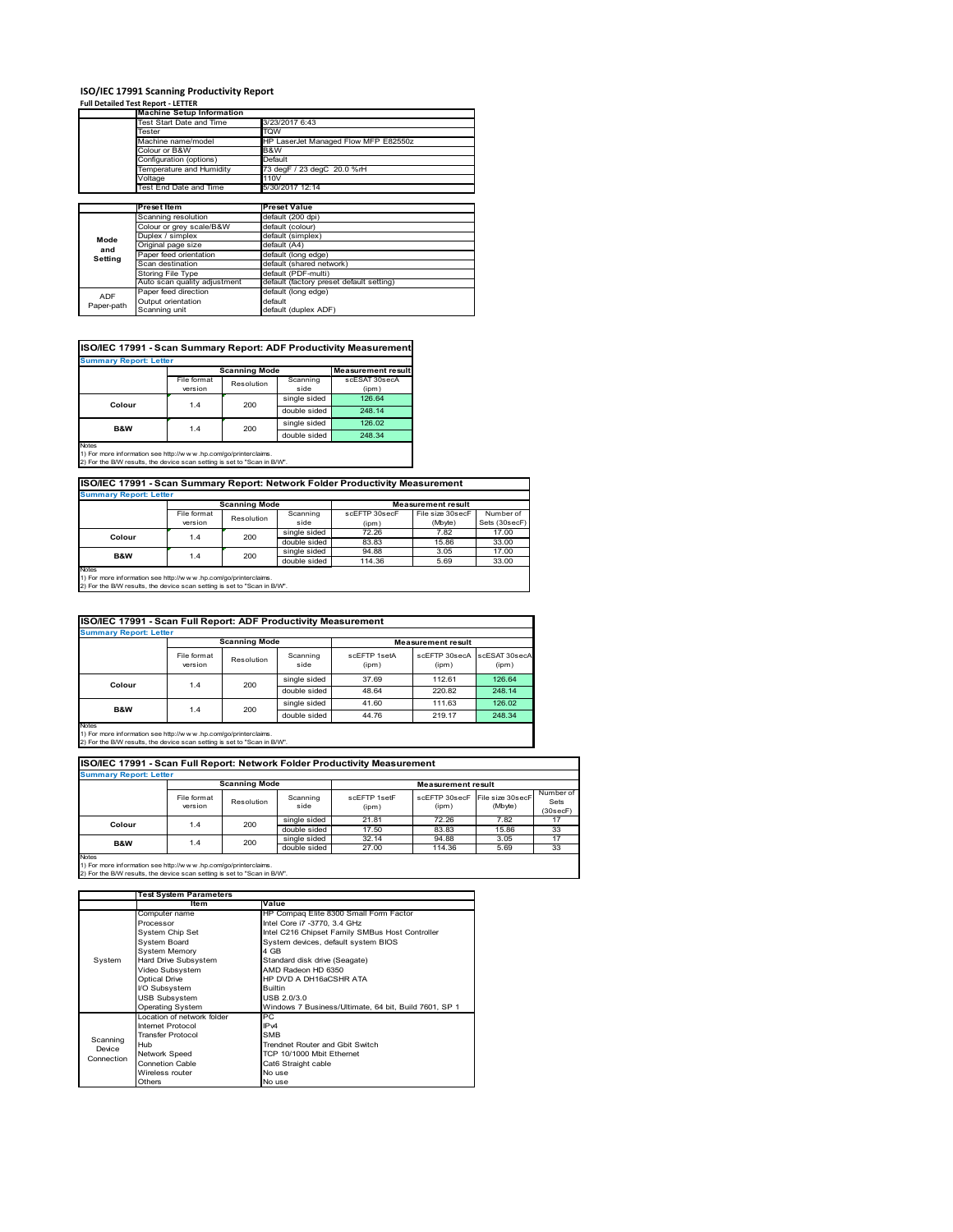#### **ISO/IEC 17991 Scanning Productivity Report**

| Full Detailed Test Report - A4 |                                  |                                          |
|--------------------------------|----------------------------------|------------------------------------------|
|                                | <b>Machine Setup Information</b> |                                          |
|                                | Test Start Date and Time         | 3/23/2017 6:43                           |
|                                | Tester                           | TQW                                      |
|                                | Machine name/model               | HP LaserJet Managed Flow MFP E82550z     |
|                                | Colour or B&W                    | B&W                                      |
|                                | Configuration (options)          | Default                                  |
|                                | Temperature and Humidity         | 73 degF / 23 degC 20.0 %rH               |
|                                | Voltage                          | 110V                                     |
|                                | Test End Date and Time           | 5/30/2017 12:14                          |
|                                |                                  |                                          |
|                                | <b>Preset Item</b>               | <b>Preset Value</b>                      |
|                                | Scanning resolution              | default (200 dpi)                        |
|                                | Colour or grey scale/B&W         | default (colour)                         |
| Mode                           | Duplex / simplex                 | default (simplex)                        |
| and                            | Original page size               | default (A4)                             |
| Setting                        | Paper feed orientation           | default (long edge)                      |
|                                | Scan destination                 | default (shared network)                 |
|                                | Storing File Type                | default (PDF-multi)                      |
|                                | Auto scan quality adjustment     | default (factory preset default setting) |
| ADF                            | Paper feed direction             | default (long edge)                      |
| Paper-path                     | Output orientation               | default                                  |
|                                | Scanning unit                    | default (duplex ADF)                     |

#### **ISO/IEC 17991 - Scan Summary Report: ADF Productivity Measurement**

| <b>Summary Report: A4</b> |                           |                      |              |                           |  |  |  |  |
|---------------------------|---------------------------|----------------------|--------------|---------------------------|--|--|--|--|
|                           |                           | <b>Scanning Mode</b> |              | <b>Measurement result</b> |  |  |  |  |
|                           | File format<br>Resolution |                      | Scanning     | scESAT 30secA             |  |  |  |  |
|                           | version                   |                      | side         | (ipm)                     |  |  |  |  |
| Colour                    | 1.4                       | 200                  | single sided | 128.91                    |  |  |  |  |
|                           |                           |                      | double sided | 256.97                    |  |  |  |  |
| <b>B&amp;W</b>            | 1.4                       | 200                  | single sided | 127.31                    |  |  |  |  |
|                           |                           |                      | double sided | 257.30                    |  |  |  |  |
| <b>Notes</b>              |                           |                      |              |                           |  |  |  |  |

1) For more information see http://w w w .hp.com/go/printerclaims. 2) For the B/W results, the device scan setting is set to "Scan in B/W".

## **ISO/IEC 17991 - Scan Summary Report: Network Folder Productivity Measurement Summary Report: A4**

| <b>BUILDIARY INCLUIL AT</b> |                      |            |              |                           |                  |               |  |
|-----------------------------|----------------------|------------|--------------|---------------------------|------------------|---------------|--|
|                             | <b>Scanning Mode</b> |            |              | <b>Measurement result</b> |                  |               |  |
|                             | File format          | Resolution | Scanning     | scEFTP 30secF             | File size 30secF | Number of     |  |
|                             | version              |            | side         | (ipm)                     | (Mbyte)          | Sets (30secF) |  |
| Colour                      | 1.4                  | 200        | single sided | 68.99                     | 7.16             | 18.00         |  |
|                             |                      |            | double sided | 80.82                     | 17.15            | 34.00         |  |
| B&W                         | 1.4                  | 200        | single sided | 94.88                     | 2.67             | 17.00         |  |
|                             |                      |            | double sided | 166.52                    | 6.25             | 34.00         |  |
| <b>Notes</b>                |                      |            |              |                           |                  |               |  |

Notes 1) For more information see http://w w w .hp.com/go/printerclaims. 2) For the B/W results, the device scan setting is set to "Scan in B/W".

| ISO/IEC 17991 - Scan Full Report: ADF Productivity Measurement |                        |                      |                  |                       |                           |                        |  |  |
|----------------------------------------------------------------|------------------------|----------------------|------------------|-----------------------|---------------------------|------------------------|--|--|
| <b>Summary Report: A4</b>                                      |                        |                      |                  |                       |                           |                        |  |  |
|                                                                |                        | <b>Scanning Mode</b> |                  |                       | <b>Measurement result</b> |                        |  |  |
|                                                                | File format<br>version | Resolution           | Scanning<br>side | scEFTP 1setA<br>(ipm) | scEFTP 30secA<br>(ipm)    | scESAT 30secA<br>(ipm) |  |  |
| Colour                                                         | 200<br>1.4             |                      | single sided     | 41.72                 | 115.24                    | 128.91                 |  |  |
|                                                                |                        |                      | double sided     | 46.02                 | 227.51                    | 256.97                 |  |  |
| B&W                                                            |                        | 200                  | single sided     | 38.88                 | 112.56                    | 127.31                 |  |  |
|                                                                | 1.4                    |                      | double sided     | 39.99                 | 228.72                    | 257.3                  |  |  |
| Notes                                                          |                        |                      |                  |                       |                           |                        |  |  |

Notes 1) For more information see http://w w w .hp.com/go/printerclaims. 2) For the B/W results, the device scan setting is set to "Scan in B/W".

| ISO/IEC 17991 - Scan Full Report: Network Folder Productivity Measurement |                        |                      |                  |                       |                           |                                           |                               |  |
|---------------------------------------------------------------------------|------------------------|----------------------|------------------|-----------------------|---------------------------|-------------------------------------------|-------------------------------|--|
| <b>Summary Report: A4</b>                                                 |                        |                      |                  |                       |                           |                                           |                               |  |
|                                                                           |                        | <b>Scanning Mode</b> |                  |                       | <b>Measurement result</b> |                                           |                               |  |
|                                                                           | File format<br>version | Resolution           | Scanning<br>side | scFFTP 1setF<br>(ipm) | (ipm)                     | scEFTP 30secF File size 30secF<br>(Mbyte) | Number of<br>Sets<br>(30secF) |  |
| Colour                                                                    | 1.4                    | 200                  | single sided     | 24.00                 | 68.99                     | 7.16                                      | 18                            |  |
|                                                                           |                        |                      | double sided     | 17.95                 | 80.82                     | 17.15                                     | 34                            |  |
| <b>B&amp;W</b>                                                            | 1.4                    | 200                  | single sided     | 23.33                 | 94.88                     | 2.67                                      | 17                            |  |
|                                                                           |                        |                      | double sided     | 25.33                 | 166.52                    | 6.25                                      | 34                            |  |
| <b>Notes</b>                                                              |                        |                      |                  |                       |                           |                                           |                               |  |

|            | <b>Test System Parameters</b> |                                                       |  |  |
|------------|-------------------------------|-------------------------------------------------------|--|--|
|            | ltem                          | Value                                                 |  |  |
|            | Computer name                 | HP Compaq Elite 8300 Small Form Factor                |  |  |
|            | Processor                     | Intel Core i7 -3770, 3.4 GHz                          |  |  |
|            | System Chip Set               | Intel C216 Chipset Family SMBus Host Controller       |  |  |
|            | System Board                  | System devices, default system BIOS                   |  |  |
|            | <b>System Memory</b>          | 4 GB                                                  |  |  |
| System     | Hard Drive Subsystem          | Standard disk drive (Seagate)                         |  |  |
|            | Video Subsystem               | AMD Radeon HD 6350                                    |  |  |
|            | <b>Optical Drive</b>          | HP DVD A DH16aCSHR ATA                                |  |  |
|            | I/O Subsystem                 | <b>Builtin</b>                                        |  |  |
|            | <b>USB Subsystem</b>          | USB 2.0/3.0                                           |  |  |
|            | <b>Operating System</b>       | Windows 7 Business/Ultimate, 64 bit, Build 7601, SP 1 |  |  |
|            | I ocation of network folder   | РC                                                    |  |  |
|            | <b>Internet Protocol</b>      | IP <sub>v4</sub>                                      |  |  |
| Scanning   | <b>Transfer Protocol</b>      | <b>SMB</b>                                            |  |  |
| Device     | Hub                           | Trendnet Router and Gbit Switch                       |  |  |
| Connection | Network Speed                 | TCP 10/1000 Mbit Ethernet                             |  |  |
|            | <b>Connetion Cable</b>        | Cat6 Straight cable                                   |  |  |
|            | Wireless router               | No use                                                |  |  |
|            | Others                        | No use                                                |  |  |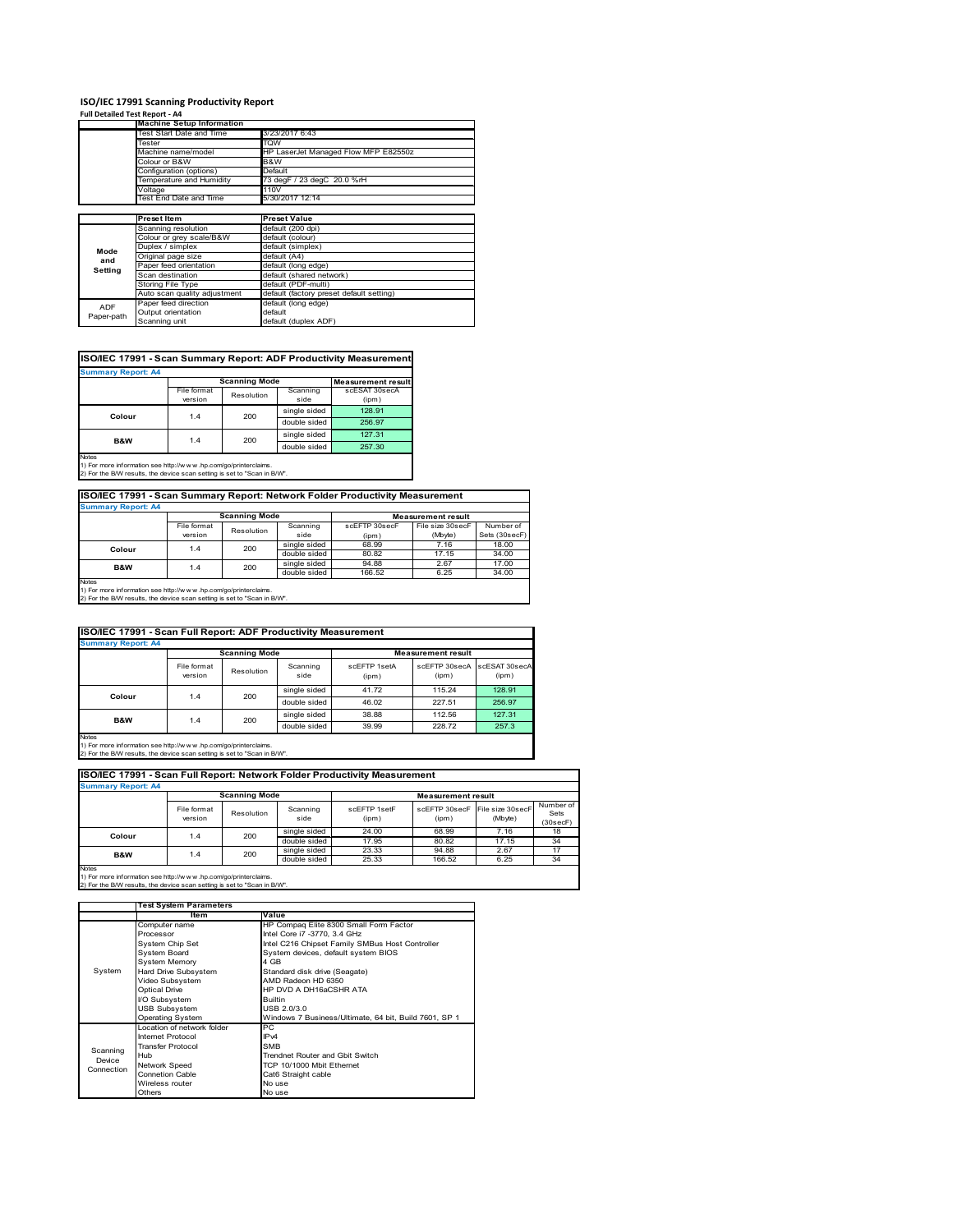#### **ISO/IEC 17991 Scanning Productivity Report**

|            | <b>Full Detailed Test Report - Tabloid</b> |                                          |  |  |  |
|------------|--------------------------------------------|------------------------------------------|--|--|--|
|            | <b>Machine Setup Information</b>           |                                          |  |  |  |
|            | Test Start Date and Time                   | 3/23/2017 6:43                           |  |  |  |
|            | Tester                                     | TQW                                      |  |  |  |
|            | Machine name/model                         | HP LaserJet Managed Flow MFP E82550z     |  |  |  |
|            | Colour or B&W                              | B&W                                      |  |  |  |
|            | Configuration (options)                    | Default                                  |  |  |  |
|            | Temperature and Humidity                   | 73 degF / 23 degC 20.0 %rH               |  |  |  |
|            | Voltage                                    | 110V                                     |  |  |  |
|            | Test End Date and Time                     | 5/30/2017 12:14                          |  |  |  |
|            |                                            |                                          |  |  |  |
|            | <b>Preset Item</b>                         | <b>Preset Value</b>                      |  |  |  |
|            | Scanning resolution                        | default (200 dpi)                        |  |  |  |
|            | Colour or grey scale/B&W                   | default (colour)                         |  |  |  |
| Mode       | Duplex / simplex                           | default (simplex)                        |  |  |  |
| and        | Original page size                         | default (A4)                             |  |  |  |
| Setting    | Paper feed orientation                     | default (long edge)                      |  |  |  |
|            | Scan destination                           | default (shared network)                 |  |  |  |
|            | <b>Storing File Type</b>                   | default (PDF-multi)                      |  |  |  |
|            | Auto scan quality adjustment               | default (factory preset default setting) |  |  |  |
| <b>ADF</b> | Paper feed direction                       | default (long edge)                      |  |  |  |
| Paper-path | Output orientation                         | default                                  |  |  |  |
|            | Scanning unit                              | default (duplex ADF)                     |  |  |  |

#### **ISO/IEC 17991 - Scan Summary Report: ADF Productivity Measurement**

| <b>Summary Report: Tabloid</b> |                        |                           |                  |                        |  |  |
|--------------------------------|------------------------|---------------------------|------------------|------------------------|--|--|
|                                | <b>Scanning Mode</b>   | <b>Measurement result</b> |                  |                        |  |  |
|                                | File format<br>version | Resolution                | Scanning<br>side | scESAT 30secA<br>(ipm) |  |  |
| Colour                         | 1.4                    | 200                       | single sided     | 76.32                  |  |  |
|                                |                        |                           | double sided     | 153.22                 |  |  |
| <b>B&amp;W</b>                 | 1.4                    | 200                       | single sided     | 76.36                  |  |  |
|                                |                        |                           | double sided     | 152.98                 |  |  |
| <b>Notes</b>                   |                        |                           |                  |                        |  |  |

Notes 1) For more information see http://w w w .hp.com/go/printerclaims. 2) For the B/W results, the device scan setting is set to "Scan in B/W".

#### **ISO/IEC 17991 - Scan Summary Report: Network Folder Productivity Measurement**

| <b>Summary Report: Tabloid</b> |                      |            |              |                           |                  |               |
|--------------------------------|----------------------|------------|--------------|---------------------------|------------------|---------------|
|                                | <b>Scanning Mode</b> |            |              | <b>Measurement result</b> |                  |               |
|                                | File format          | Resolution | Scanning     | scEFTP 30secF             | File size 30secF | Number of     |
|                                | version              |            | side         | (ipm)                     | (Mbyte)          | Sets (30secF) |
|                                | Colour<br>1.4        | 200        | single sided | 38.55                     | 12.00            | 11.00         |
|                                |                      |            | double sided | 43.82                     | 21.47            | 21.00         |
| B&W                            | 1.4                  | 200        | single sided | 54.43                     | 4.18             | 11.00         |
|                                |                      |            | double sided | 92.47                     | 7.23             | 21.00         |
| Notes                          |                      |            |              |                           |                  |               |

Notes 1) For more information see http://w w w .hp.com/go/printerclaims. 2) For the B/W results, the device scan setting is set to "Scan in B/W".

| <b>ISO/IEC 17991 - Scan Full Report: ADF Productivity Measurement</b> |                        |                      |                  |                       |                                      |        |  |  |
|-----------------------------------------------------------------------|------------------------|----------------------|------------------|-----------------------|--------------------------------------|--------|--|--|
| <b>Summary Report: Tabloid</b>                                        |                        |                      |                  |                       |                                      |        |  |  |
|                                                                       |                        | <b>Scanning Mode</b> |                  |                       | <b>Measurement result</b>            |        |  |  |
|                                                                       | File format<br>version | Resolution           | Scanning<br>side | scFFTP 1setA<br>(ipm) | scEFTP 30secA scESAT 30secA<br>(ipm) | (ipm)  |  |  |
| Colour                                                                |                        | 200                  | single sided     | 32.87                 | 68.03                                | 76.32  |  |  |
|                                                                       | 1.4                    |                      | double sided     | 40.16                 | 135.45                               | 153.22 |  |  |
| B&W                                                                   |                        | 200                  | single sided     | 33.81                 | 67.6                                 | 76.36  |  |  |
|                                                                       | 1.4                    |                      | double sided     | 43.01                 | 135.48                               | 152.98 |  |  |
| Notes                                                                 |                        |                      |                  |                       |                                      |        |  |  |

Notes 1) For more information see http://w w w .hp.com/go/printerclaims. 2) For the B/W results, the device scan setting is set to "Scan in B/W".

| ISO/IEC 17991 - Scan Full Report: Network Folder Productivity Measurement |                        |                      |                  |                       |                           |                              |                               |  |
|---------------------------------------------------------------------------|------------------------|----------------------|------------------|-----------------------|---------------------------|------------------------------|-------------------------------|--|
| <b>Summary Report: Tabloid</b>                                            |                        |                      |                  |                       |                           |                              |                               |  |
|                                                                           |                        | <b>Scanning Mode</b> |                  |                       | <b>Measurement result</b> |                              |                               |  |
|                                                                           | File format<br>version | Resolution           | Scanning<br>side | scFFTP 1setF<br>(ipm) | scEFTP 30secF<br>(ipm)    | File size 30 secF<br>(Mbyte) | Number of<br>Sets<br>(30secF) |  |
| Colour                                                                    |                        | 200<br>1.4           | single sided     | 19.23                 | 38.55                     | 12.00                        | 11                            |  |
|                                                                           |                        |                      | double sided     | 19.23                 | 43.82                     | 21.47                        | 21                            |  |
| <b>B&amp;W</b>                                                            | 1.4                    | 200                  | single sided     | 24.00                 | 54.43                     | 4.18                         | 11                            |  |
|                                                                           |                        |                      | double sided     | 25.33                 | 92.47                     | 7.23                         | 21                            |  |
| <b>Notes</b>                                                              |                        |                      |                  |                       |                           |                              |                               |  |

|            | <b>Test System Parameters</b> |                                                       |  |  |
|------------|-------------------------------|-------------------------------------------------------|--|--|
|            | ltem                          | Value                                                 |  |  |
|            | Computer name                 | HP Compaq Elite 8300 Small Form Factor                |  |  |
|            | Processor                     | Intel Core i7 -3770, 3.4 GHz                          |  |  |
|            | System Chip Set               | Intel C216 Chipset Family SMBus Host Controller       |  |  |
|            | <b>System Board</b>           | System devices, default system BIOS                   |  |  |
|            | <b>System Memory</b>          | 4 GB                                                  |  |  |
| System     | Hard Drive Subsystem          | Standard disk drive (Seagate)                         |  |  |
|            | Video Subsystem               | AMD Radeon HD 6350                                    |  |  |
|            | <b>Optical Drive</b>          | HP DVD A DH16aCSHR ATA                                |  |  |
|            | I/O Subsystem                 | <b>Builtin</b>                                        |  |  |
|            | <b>USB Subsystem</b>          | USB 2.0/3.0                                           |  |  |
|            | Operating System              | Windows 7 Business/Ultimate, 64 bit, Build 7601, SP 1 |  |  |
|            | I ocation of network folder   | РC                                                    |  |  |
|            | <b>Internet Protocol</b>      | IP <sub>v4</sub>                                      |  |  |
| Scanning   | <b>Transfer Protocol</b>      | <b>SMB</b>                                            |  |  |
| Device     | Hub                           | Trendnet Router and Gbit Switch                       |  |  |
| Connection | Network Speed                 | TCP 10/1000 Mbit Ethernet                             |  |  |
|            | <b>Connetion Cable</b>        | Cat6 Straight cable                                   |  |  |
|            | Wireless router               | No use                                                |  |  |
|            | Others                        | No use                                                |  |  |